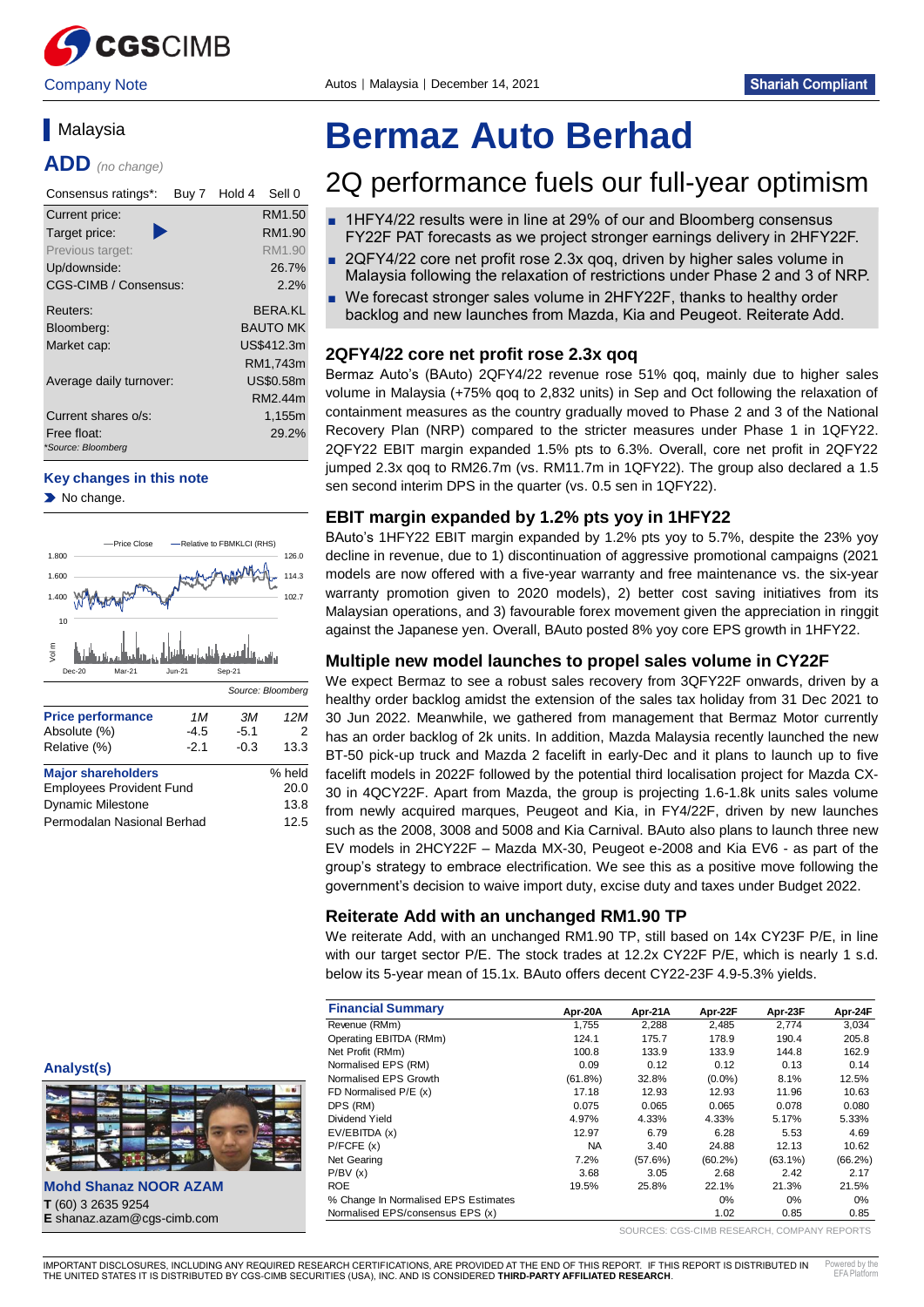

 $\overline{1}$ 

# **Key catalysts and downside risks**

We see potential new localisation projects, stronger contribution from new Kia and Peugeot models, a higher take-up during the sales tax holiday, and higher dividend payout as potential re-rating catalysts. Intensifying competition in the SUV market and depreciation of the ringgit vs. US\$ and JPY are key downside risks.

|                      | <b>Figure 1: Results comparison</b> |               |        |              |        |                     |        |               |                |                                                                |
|----------------------|-------------------------------------|---------------|--------|--------------|--------|---------------------|--------|---------------|----------------|----------------------------------------------------------------|
| FYE Apr (RM m)       |                                     | 2QFY22 2QFY21 |        | yoy % 1QFY22 |        | qoq % 2QFY22 2QFY21 |        | yoy %         | Prev.          |                                                                |
|                      |                                     |               | chg    |              | chg    | Cum                 | Cum    | chg           | FY22F          | <b>Comments</b>                                                |
| Revenue              | 484                                 | 600           | (19.3) | 321          | 50.8   | 805                 | 1,049  | (23.3)        | 2.485          | Sequentially stronger due to higher sales delivery in Malaysia |
| Operating costs      | (446)                               | (561)         | (20.5) | (298)        | 49.7   | (745)               | (987)  | (24.5)        | (2,306)        |                                                                |
| <b>EBITDA</b>        | 37                                  | 38            | (2.7)  | 23           | 65.5   | 59.9                | 62.0   | (3.3)         | 179            | In line                                                        |
| EBITDA margin (%)    | 7.7                                 | 6.4           |        | 7.0          |        | 7.5                 | 5.9    |               | 7.2            |                                                                |
| Depn & amort.        | (5.1)                               | (4.0)         | 28.3   | (4.8)        | 5.1    | (9.9)               | (8.1)  | 22.1          | (16.4)         |                                                                |
| <b>EBIT</b>          | 32.3                                | 34.4          | (6.3)  | 17.7         | 82.0   | 50.0                | 53.9   | (7.2)         | 163            |                                                                |
| Interest expense     | (2.3)                               | (3.2)         | (27.1) | (2.7)        | (15.2) | (5.1)               | (7.2)  | (29.7)        | (10.1)         | Total borrowings of RM199.8m as at end-Oct 21                  |
| Interest & invt inc  | 1.3                                 | 1.4           | (4.9)  | 1.9          | (28.8) | 3.2                 | 2.0    | 57.3          | 14.4           | Total cash of RM479.6m as at end-Oct 21                        |
| Associates           | 2.9                                 | 1.8           | 66.6   | (0.9)        | >100   | 2.0                 | (0.2)  | >100          | 15.0           |                                                                |
| Exceptionals         | (0.6)                               | (0.5)         | 28.3   | (1.5)        | (55.7) | (2.1)               | (1.5)  | 41.4          | $\blacksquare$ |                                                                |
| <b>Pretax profit</b> | 33.5                                | 33.9          | (1.0)  | 14.5         | >100   | 48.0                | 47.0   | $2.2^{\circ}$ | 181.9          | In line                                                        |
| Tax                  | (8.6)                               | (9.4)         | (7.9)  | (4.1)        | >100   | (12.8)              | (13.9) | (8.1)         | (45.5)         | Above expectation                                              |
| Tax rate $(%)$       | 25.7                                | 27.6          |        | 28.6         |        | 26.6                | 29.6   |               | 25.0           |                                                                |
| Minority interests   | 1.1                                 | 0.3           | >100   | (0.1)        | >100   | 1.0                 | 0.9    | 14.1          | (2.5)          |                                                                |
| Net profit           | 26.0                                | 24.8          | 5.0    | 10.3         | >100   | 36.3                | 34.0   | 6.7           | 133.9          | In line                                                        |
| Core net profit      | 26.7                                | 25.3          | 5.5    | 11.7         | >100   | 38.4                | 35.5   | 8.1           | 133.9          | 1HFY4/22 results made up 29% of CGS-CIMB                       |
| EPS (sen)            | 2.3                                 | 2.2           | 5.0    | 0.9          | >100   | 3.2                 | 3.0    | 6.7           | 11.7           | and Bloomberg consensus full-year estimates                    |
| Core EPS (sen)       | 2.3                                 | 2.2           | 5.5    | 1.0          | >100   | 3.3                 | 3.1    | 8.1           | 11.7           |                                                                |
| Net DPS (sen)        | 1.5                                 | 1.3           | 20.0   | 0.5          | >100   | 2.0                 | 1.8    | 14.3          | 7.0            |                                                                |
|                      |                                     |               |        |              |        |                     |        |               |                |                                                                |

| Figure 2: Revenue and pre-tax profit breakdown |       |                                              |        |                                  |        |                     |       |        |                                                        |
|------------------------------------------------|-------|----------------------------------------------|--------|----------------------------------|--------|---------------------|-------|--------|--------------------------------------------------------|
| (RM m)                                         |       | 2QFY22 2QFY21 yoy% 1QFY22 qoq% 2QFY22 2QFY21 |        |                                  |        |                     |       | yoy %  |                                                        |
| Revenue breakdown by country                   |       |                                              | chg    |                                  | chg    | Cum                 | Cum   |        | chg Comments                                           |
| Malaysia                                       | 450   | 558                                          | (19.5) | 271                              | 66.2   | 720                 | 980   |        | (26.5) Sales volume in Malaysia rose 75% gog in 2QFY22 |
| Philippines                                    | 34    | 41                                           | (17.5) | 50                               | (31.9) | 84                  | 69    | 22.9   |                                                        |
| Total                                          | 484   | 600                                          | (19.3) | 321                              | 50.8   | 805                 | 1,049 | (23.3) |                                                        |
|                                                |       | 2QFY22 2QFY21                                |        | yoy % 1QFY22                     |        | qoq % 2QFY22 2QFY21 |       | yoy %  |                                                        |
| Revenue contribution (%)                       |       |                                              | chg    |                                  | chg    | Cum                 | Cum   | chg    |                                                        |
| Malaysia                                       | 92.9  | 93.1                                         | (0.2)  | 84.4                             | 8.6    | 89.5                | 93.5  | (3.9)  |                                                        |
| Philippines                                    | 7.1   | 6.9                                          | 0.2    | 15.6                             | (8.6)  | 10.5                | 6.5   | 3.9    |                                                        |
| Total                                          | 100.0 | 100.0                                        |        | 100.0                            |        | 100.0               | 100.0 |        |                                                        |
| (RM <sub>m</sub> )                             |       | 2QFY22 2QFY21                                |        | yoy % 1QFY22 qoq % 2QFY22 2QFY21 |        |                     |       | yoy %  |                                                        |
| Pretax profit                                  |       |                                              | chg    |                                  | chg    | Cum                 | Cum   | chg    |                                                        |
| Malaysia                                       | 31.6  | 31.9                                         | (0.9)  | 16.2                             | 94.7   | 47.9                | 46.8  |        | 2.2 Discontinuation of aggressive promotion            |
| Philippines                                    | 0.8   | 1.1                                          | (33.5) | 0.7                              | 10.0   | 1.4                 | 0.2   |        | > 100 Driven by higher sales volume                    |
| Mazda Malaysia                                 | 0.1   | (0.3)                                        | >100   | (1.9)                            | > 100  | (1.8)               | (4.0) |        | (55.1) Narrowing losses due to higher sales volume     |
| Inokom                                         | 2.8   | 2.0                                          | 39.4   | 0.9                              | >100   | 3.7                 | 3.8   | (1.8)  |                                                        |
| <b>Others</b>                                  | (1.7) | (0.9)                                        | 95.3   | (1.5)                            | 18.3   | (3.2)               | 0.1   | >100   |                                                        |
| Total                                          | 33.5  | 33.9                                         | (1.0)  | 14.5                             | >100   | 48.0                | 47.0  | 2.2    |                                                        |
|                                                |       |                                              |        |                                  |        |                     |       |        | SOURCE: CGS-CIMB RESEARCH, COMPANY                     |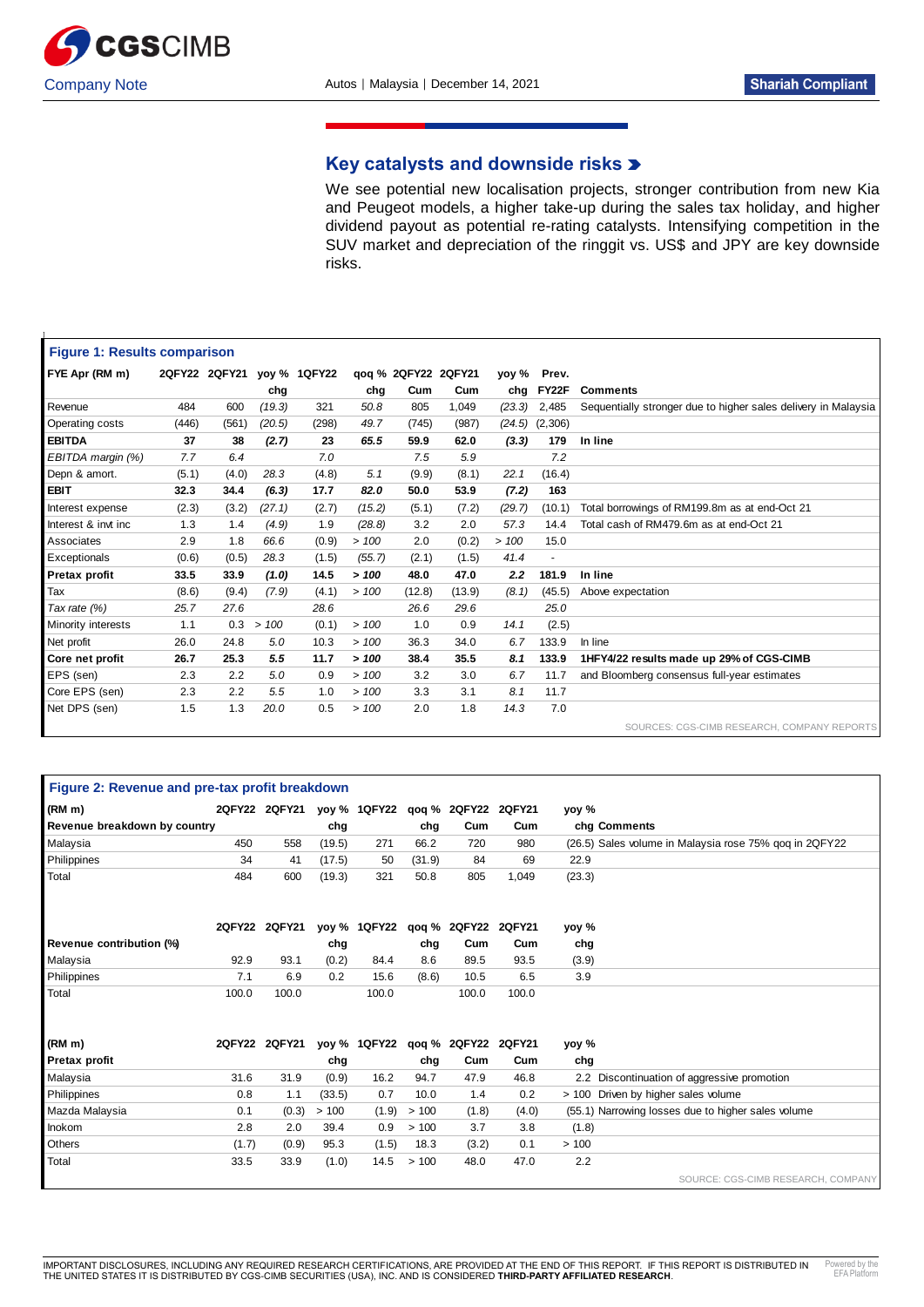

Autos │ Malaysia Bermaz Auto Berhad │ December 14, 2021





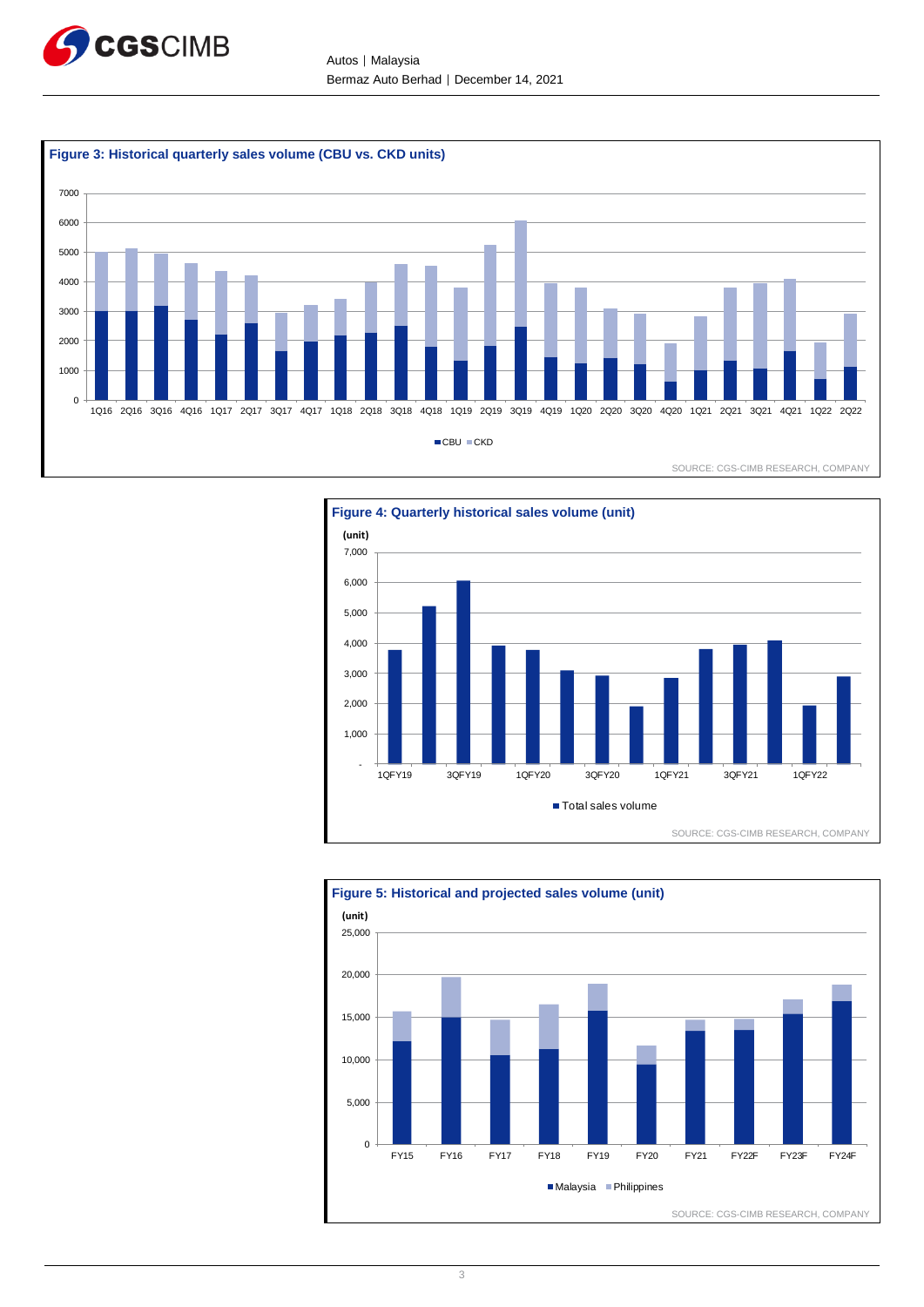

**Figure 7: Sector comparison** 

Autos │ Malaysia Bermaz Auto Berhad | December 14, 2021



| Company                  |                 | Ticker Recom. | Price | Target<br>Price | <b>Mkt Cap</b><br>(US\$ m) | P/E(x) |             |             | P/BV(x) | Recurring ROE (%) EV/EBITDA (x) |                    |       |       | Dividend Yield (%)                          |         |
|--------------------------|-----------------|---------------|-------|-----------------|----------------------------|--------|-------------|-------------|---------|---------------------------------|--------------------|-------|-------|---------------------------------------------|---------|
|                          |                 |               | (RM)  | (RM)            |                            |        | CY22F CY23F | CY22F CY23F |         | CY22F                           | CY <sub>23</sub> F | CY22F | CY23F | CY <sub>22</sub> F                          | CY23F   |
| Bermaz Auto Berhad       | <b>BAUTO MK</b> | Add           | l.50  | 1.90            | 412                        | 12.3   | 11.         | 2.5         | 2.2     | 21.6%                           | 21.4%              | 5.6   | 4.8   | 4.9%                                        | 5.3%    |
| DRB-Hicom                | DRB MK          | Hold          | .48   | 1.65            | 677                        | 19.0   | 13.2        | 0.4         | 0.4     | 2.0%                            | 2.8%               | 4.9   | 3.1   | 0.0%                                        | $0.0\%$ |
| Tan Chong Motor Holdings | TCM MK          | Reduce        | 1.11  | 0.97            | 171                        | na     | 225.3       | 0.3         | 0.3     | $-0.3%$                         | 0.1%               | 8.9   | 8.1   | 0.9%                                        | 0.9%    |
| <b>UMW Holdings</b>      | UMWH MK         | Add           | 3.00  | 3.90            | 829                        | 13.8   | 10.8        | 0.9         | 0.8     | 6.4%                            | 7.9%               | 8.1   | 7.7   | 2.7%                                        | 2.7%    |
| Sime Darby Bhd           | <b>SIME MK</b>  | Add           | 2.15  | 2.55            | 3.463                      | 12.4   | 12.6        | 0.9         | 0.9     | 7.3%                            | 7.0%               | 4.1   | 3.9   | 4.9%                                        | 4.0%    |
| Sector average           |                 |               |       |                 |                            | 13.6   | 12.6        | 0.7         | 0.7     | 5.5%                            | 5.8%               | 5.1   | 4.4   | 3.8%                                        | 3.3%    |
|                          |                 |               |       |                 |                            |        |             |             |         |                                 |                    |       |       | SOURCES: CGS-CIMB RESEARCH, COMPANY REPORTS |         |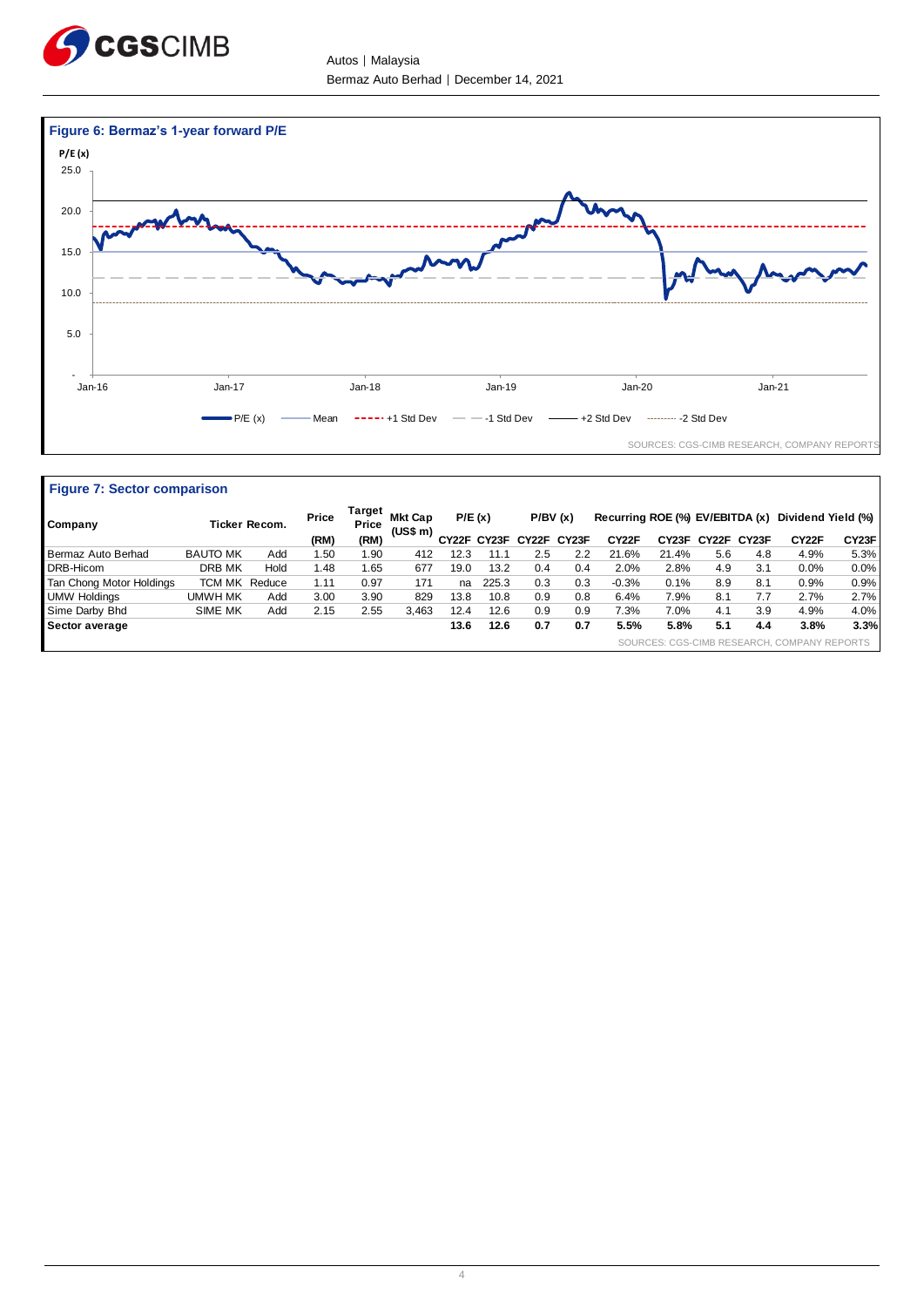

# **ESG in a nutshell**



Bermaz Auto is principally involved in the distribution of CKD and CBU Mazda vehicles in Malaysia and the Philippines. Bernaz has been recently appointed as the franchised holder for Kia and Peugeot in Malaysia. Its sustainability activities are focused on improving safety standards for consumers, climate protection, green technology via Energy Efficient Vehicle (EEVs), local content vendor development, high value-added manufacturing and promotion of exports of value-added products as outlined in the National Automotive Policy (NAP). Bernaz has been included in the FTSE4Good Bursa Malaysia Index since Jun 2020. **Keep your eye on IMPLICATE SERVICES IMPLICATE:** Implications Global automakers are increasing their efforts to achieve cleaner exhaust emissions and improve fuel economy in order to reduce CO2 emissions and the world's dependence on fossil fuels. The Malaysian government announced its plan to waive excise duties and taxes under Budget 2022 incentives. This is part of the government's strategy to promote electric vehicle (EV) adoption in the domestic market. We think Bernaz is well positioned to capitalise on the structural change in the automotive industry, from internal combustion engines (ICE) to EVs, given that its principal partner, Mazda, has announced plans to introduce 13 electrified models by 2025. Moreover, Bermaz is in discussions with its principal partners to introduce hybrid and BEV models, such as Mazda MX-30, Peugeot 2008 SUV EV and Kia EV6, from 2HCY22F onwards. **ESG highlights Implications** For the environmental aspect, Bernaz complies with regulatory requirements for scheduled waste disposal. All scheduled wastes are removed from the site within 180 days. Bernaz's total scheduled waste rose 36% yoy to 212.6 tonnes in FY4/20, mainly due to higher lubricating oil usage. As the group sells more ICE vehicles, it will consume higher lubricating oil for its after-sales service requirement. If Bernaz starts to sell more EV models, this could potentially reduce lubricating oil consumption; however, it may pose an earnings risk due to lower demand for after sales service. **Trends** Implications **Implications** In terms of product responsibility, Bernaz is one the few auto distributors in the country that offer five years of free service and maintenance to its customers. The group carried out an aggressive promotional campaign offering six years of free service and maintenance to its customers during the initial phase of the sales tax holiday (Jul-Dec 2020) to drive sales recovery. The free service maintenance package provides owners with free scheduled maintenance, inclusive of the cost of labour, parts and lubricants. The initiatives received favourable market reception. We believe this kind of initiative helps to differentiate Bermaz from the competition. Although it may bring near-term impact to its profit margin, we believe this should help to build brand loyalty among its customers.

SOURCES: CGS-CIMB RESEARCH, REFINIT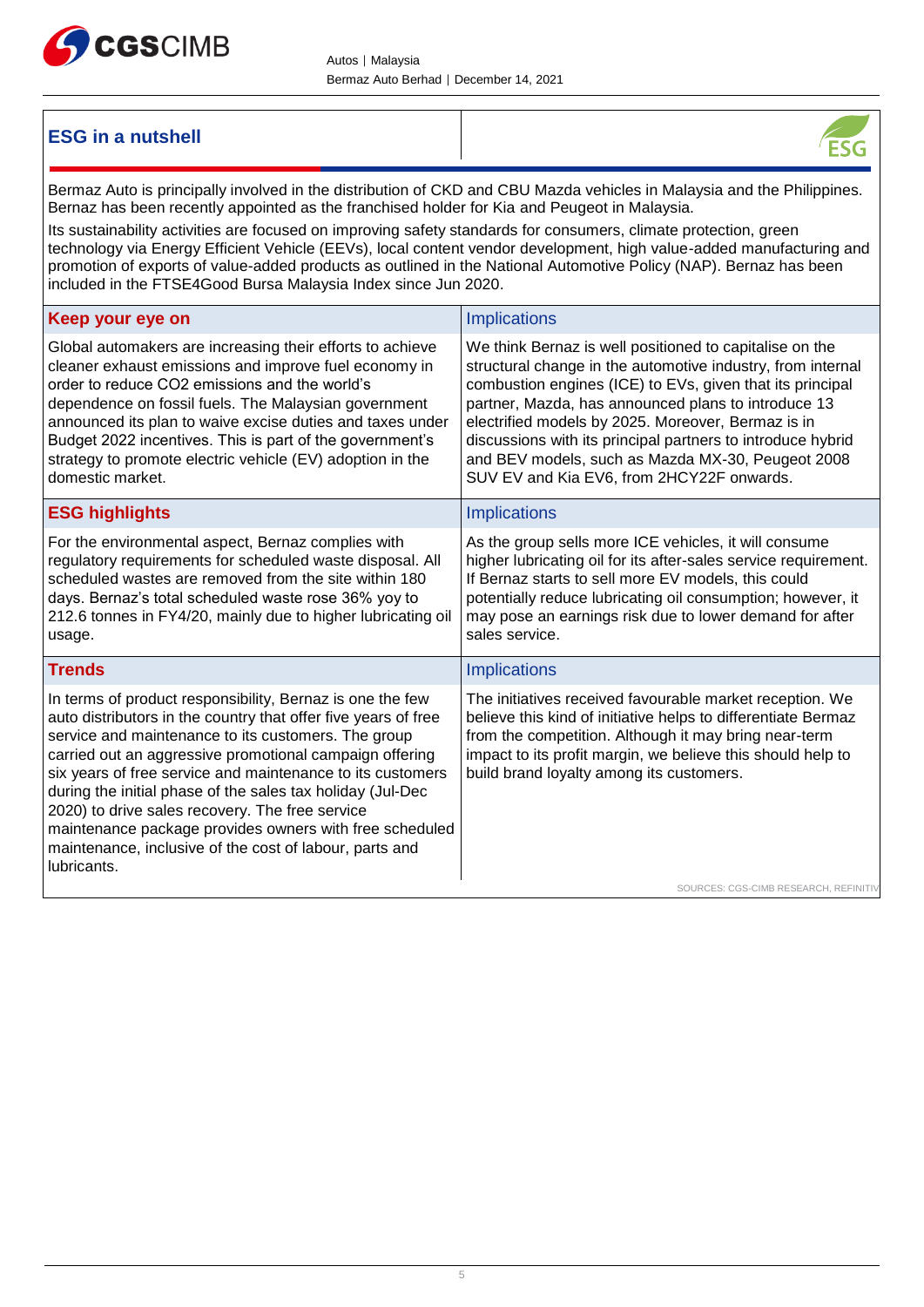

# **BY THE NUMBERS**



#### **Profit & Loss**

| (RMm)                                  | Apr-20A | Apr-21A        | Apr-22F  | Apr-23F  | Apr-24F  |
|----------------------------------------|---------|----------------|----------|----------|----------|
| <b>Total Net Revenues</b>              | 1,755   | 2,288          | 2,485    | 2,774    | 3,034    |
| <b>Gross Profit</b>                    | 229     | 313            | 328      | 357      | 388      |
| <b>Operating EBITDA</b>                | 124     | 176            | 179      | 190      | 206      |
| Depreciation And Amortisation          | (16)    | (16)           | (16)     | (20)     | (18)     |
| <b>Operating EBIT</b>                  | 108     | 160            | 163      | 171      | 188      |
| Financial Income/(Expense)             | (3)     | (7)            | 4        | 11       | 18       |
| Pretax Income/(Loss) from Assoc.       | 27      | 21             | 15       | 18       | 20       |
| Non-Operating Income/(Expense)         | 0       | $\Omega$       | $\Omega$ | $\Omega$ | $\Omega$ |
| Profit Before Tax (pre-EI)             | 132     | 173            | 182      | 200      | 226      |
| <b>Exceptional Items</b>               |         |                |          |          |          |
| <b>Pre-tax Profit</b>                  | 132     | 173            | 182      | 200      | 226      |
| Taxation                               | (28)    | (41)           | (45)     | (50)     | (57)     |
| Exceptional Income - post-tax          |         |                |          |          |          |
| <b>Profit After Tax</b>                | 104     | 132            | 136      | 150      | 170      |
| Minority Interests                     | (3)     | $\overline{2}$ | (2)      | (5)      | (7)      |
| <b>Preferred Dividends</b>             |         |                |          |          |          |
| FX Gain/(Loss) - post tax              |         |                |          |          |          |
| Other Adjustments - post-tax           |         |                |          |          |          |
| Preference Dividends (Australia)       |         |                |          |          |          |
| <b>Net Profit</b>                      | 101     | 134            | 134      | 145      | 163      |
| Normalised Net Profit                  | 104     | 132            | 136      | 150      | 170      |
| <b>Fully Diluted Normalised Profit</b> | 101     | 134            | 134      | 145      | 163      |

# **Cash Flow**

| (RMm)                            | Apr-20A | Apr-21A | Apr-22F | Apr-23F | Apr-24F |
|----------------------------------|---------|---------|---------|---------|---------|
| <b>EBITDA</b>                    | 124.1   | 175.7   | 178.9   | 190.4   | 205.8   |
| Cash Flow from Invt. & Assoc.    |         |         |         |         |         |
| Change In Working Capital        |         |         |         |         |         |
| (Incr)/Decr in Total Provisions  |         |         |         |         |         |
| Other Non-Cash (Income)/Expense  |         |         |         |         |         |
| <b>Other Operating Cashflow</b>  | (215.4) | 314.9   | 6.8     | 6.3     | 10.8    |
| Net Interest (Paid)/Received     | (6.7)   | (12.8)  | (10.1)  | (5.1)   | (0.1)   |
| <b>Tax Paid</b>                  | (54.7)  | (37.5)  | (45.5)  | (49.9)  | (56.6)  |
| <b>Cashflow From Operations</b>  | (152.7) | 440.3   | 130.2   | 141.7   | 160.0   |
| Capex                            | (15.0)  | (3.6)   | (25.0)  | (15.0)  | (15.0)  |
| Disposals Of FAs/subsidiaries    | 0.0     | 0.0     | 0.0     | 0.0     | 0.0     |
| Acq. Of Subsidiaries/investments | 0.0     | 0.0     | 0.0     | 0.0     | 0.0     |
| Other Investing Cashflow         | 3.8     | 5.4     | 14.4    | 16.1    | 18.2    |
| Cash Flow From Investing         | (11.2)  | 1.8     | (10.6)  | 1.1     | 3.2     |
| Debt Raised/(repaid)             | 137.7   | 67.7    | (50.0)  | 0.0     | 0.0     |
| Proceeds From Issue Of Shares    | 0.7     | 0.0     | 0.0     | 0.0     | 0.0     |
| Shares Repurchased               |         |         |         |         |         |
| Dividends Paid                   | (191.7) | (37.2)  | (54.8)  | (76.2)  | (79.2)  |
| <b>Preferred Dividends</b>       |         |         |         |         |         |
| <b>Other Financing Cashflow</b>  | (2.7)   | (8.1)   | (10.1)  | (5.1)   | (0.1)   |
| <b>Cash Flow From Financing</b>  | (56.0)  | 22.4    | (114.9) | (81.3)  | (79.3)  |
| <b>Total Cash Generated</b>      | (219.8) | 464.4   | 4.7     | 61.5    | 83.8    |
| <b>Free Cashflow To Equity</b>   | (26.2)  | 509.8   | 69.6    | 142.8   | 163.1   |
| <b>Free Cashflow To Firm</b>     | (157.2) | 454.9   | 129.7   | 147.8   | 163.2   |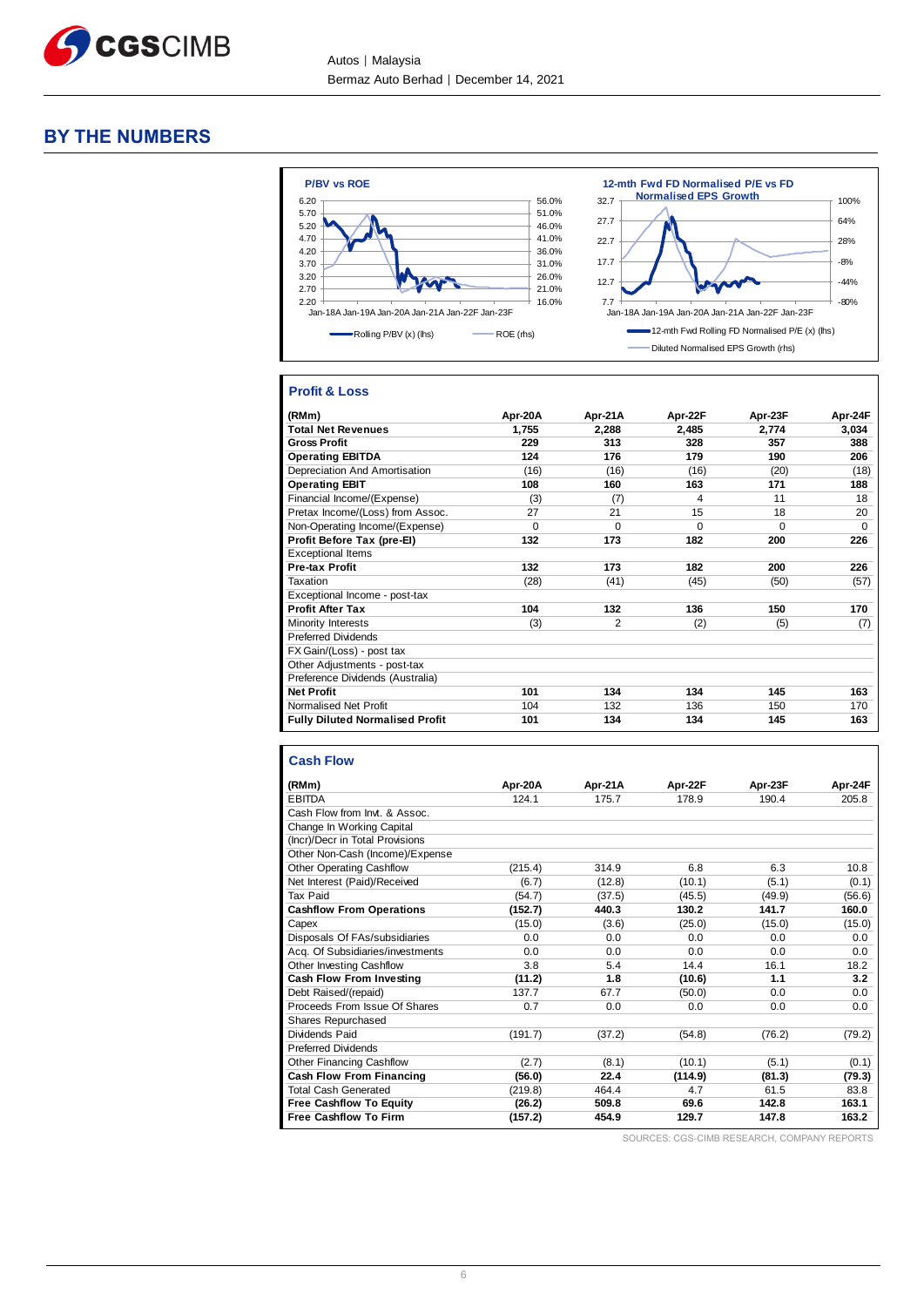

# **BY THE NUMBERS… cont'd**

| <b>Balance Sheet</b>                       |         |         |         |         |         |
|--------------------------------------------|---------|---------|---------|---------|---------|
| (RMm)                                      | Apr-20A | Apr-21A | Apr-22F | Apr-23F | Apr-24F |
| <b>Total Cash And Equivalents</b>          | 100.2   | 561.3   | 576.1   | 642.7   | 726.6   |
| <b>Total Debtors</b>                       | 107.5   | 131.3   | 142.6   | 159.2   | 174.1   |
| Inventories                                | 684.6   | 239.1   | 259.7   | 289.9   | 317.1   |
| <b>Total Other Current Assets</b>          | 10.4    | 0.0     | 0.0     | 0.0     | 0.0     |
| <b>Total Current Assets</b>                | 902.7   | 931.8   | 978.4   | 1,091.8 | 1,217.7 |
| <b>Fixed Assets</b>                        | 109.2   | 100.9   | 109.5   | 104.8   | 102.1   |
| <b>Total Investments</b>                   | 213.2   | 236.2   | 243.7   | 252.7   | 262.7   |
| <b>Intangible Assets</b>                   | 0.5     | 0.5     | 0.5     | 0.5     | 0.5     |
| <b>Total Other Non-Current Assets</b>      | 62.8    | 73.7    | 73.7    | 73.7    | 73.7    |
| <b>Total Non-current Assets</b>            | 385.7   | 411.3   | 427.5   | 431.7   | 439.0   |
| Short-term Debt                            | 137.7   | 105.7   | 55.7    | 55.7    | 55.7    |
| Current Portion of Long-Term Debt          |         |         |         |         |         |
| <b>Total Creditors</b>                     | 349.5   | 183.1   | 198.9   | 222.1   | 242.8   |
| <b>Other Current Liabilities</b>           | 94.2    | 98.4    | 98.4    | 98.4    | 98.4    |
| <b>Total Current Liabilities</b>           | 581.4   | 387.2   | 352.9   | 376.1   | 396.9   |
| <b>Total Long-term Debt</b>                | 0.0     | 99.8    | 99.8    | 99.8    | 99.8    |
| Hybrid Debt - Debt Component               |         |         |         |         |         |
| <b>Total Other Non-Current Liabilities</b> | 185.8   | 238.8   | 254.3   | 275.2   | 297.0   |
| <b>Total Non-current Liabilities</b>       | 185.8   | 338.5   | 354.0   | 374.9   | 396.7   |
| <b>Total Provisions</b>                    | 0.0     | 0.0     | 0.0     | 0.0     | 0.0     |
| <b>Total Liabilities</b>                   | 767.2   | 725.7   | 707.0   | 751.0   | 793.6   |
| Shareholders' Equity                       | 470.1   | 567.2   | 646.2   | 715.0   | 798.8   |
| Minority Interests                         | 51.2    | 50.2    | 52.7    | 57.6    | 64.4    |
| <b>Total Equity</b>                        | 521.2   | 617.4   | 698.9   | 772.6   | 863.1   |

# **Key Ratios**

|                                  | Apr-20A    | Apr-21A | Apr-22F | Apr-23F | Apr-24F |
|----------------------------------|------------|---------|---------|---------|---------|
| Revenue Growth                   | $(30.3\%)$ | 30.3%   | 8.6%    | 11.6%   | 9.4%    |
| Operating EBITDA Growth          | $(56.8\%)$ | 41.6%   | 1.8%    | 6.4%    | 8.1%    |
| Operating EBITDA Margin          | 7.07%      | 7.68%   | 7.20%   | 6.86%   | 6.79%   |
| Net Cash Per Share (RM)          | (0.03)     | 0.31    | 0.36    | 0.42    | 0.49    |
| BVPS (RM)                        | 0.41       | 0.49    | 0.56    | 0.62    | 0.69    |
| Gross Interest Cover             | 16         | 12      | 16      | 34      | 2,160   |
| <b>Effective Tax Rate</b>        | 21.2%      | 23.8%   | 25.0%   | 25.0%   | 25.0%   |
| Net Dividend Payout Ratio        | 118%       | 41%     | 41%     | 53%     | 49%     |
| <b>Accounts Receivables Davs</b> | 21.44      | 19.04   | 20.12   | 19.85   | 20.11   |
| <b>Inventory Days</b>            | 116.2      | 85.4    | 42.2    | 41.5    | 42.0    |
| <b>Accounts Payables Days</b>    | 62.23      | 49.22   | 32.33   | 31.78   | 32.16   |
| <b>ROIC (%)</b>                  | 38.6%      | 22.5%   | 46.2%   | 44.3%   | 45.8%   |
| ROCE(%)                          | 17.7%      | 22.3%   | 21.1%   | 21.0%   | 21.2%   |
| Return On Average Assets         | 9.4%       | 10.4%   | 9.7%    | 9.7%    | 9.8%    |

| <b>Key Drivers</b>       |         |          |          |          |          |
|--------------------------|---------|----------|----------|----------|----------|
|                          | Apr-20A | Apr-21A  | Apr-22F  | Apr-23F  | Apr-24F  |
| Malaysian sales volume   | 9.484.0 | 13.439.0 | 13.500.3 | 15.420.6 | 16.931.0 |
| Philippines sales volume | 2.227.0 | 1.245.0  | 1.300.0  | 1.700.0  | 1.900.0  |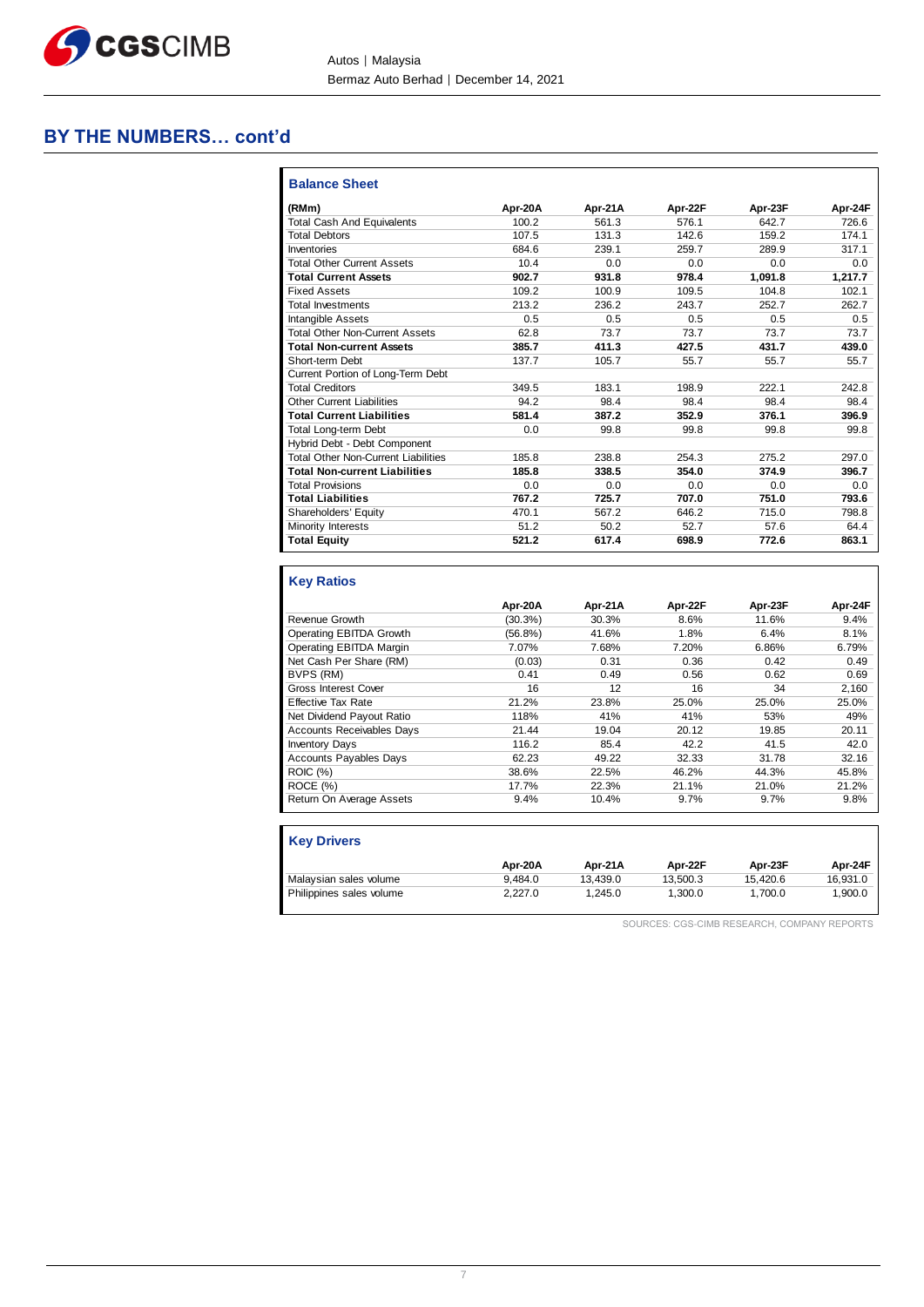

#### **DISCLAIMER**

The content of this report (including the views and opinions expressed therein, and the information comprised therein) has been prepared by and belongs to CGS-CIMB. Reports relating to a specific geographical area are produced and distributed by the corresponding CGS-CIMB entity as listed in the table below.

This report is not directed to, or intended for distribution to or use by, any person or entity who is a citizen or resident of or located in any locality, state, country or other jurisdiction where such distribution, publication, availability or use would be contrary to law or regulation.

By accepting this report, the recipient hereof represents and warrants that he is entitled to receive such report in accordance with the restrictions set forth below and agrees to be bound by the limitations contained herein (including the "Restrictions on Distributions" set out below). Any failure to comply with these limitations may constitute a violation of law. This publication is being supplied to you strictly on the basis that it will remain confidential. No part of this report may be (i) copied, photocopied, duplicated, stored or reproduced in any form by any means; or (ii) redistributed or passed on, directly or indirectly, to any other person in whole or in part, for any purpose without the prior written consent of CGS-CIMB.

The information contained in this research report is prepared from data believed to be correct and reliable at the time of issue of this report. CGS-CIMB may or may not issue regular reports on the subject matter of this report at any frequency and may cease to do so or change the periodicity of reports at any time. CGS-CIMB has no obligation to update this report in the event of a material change to the information contained in this report. CGS-CIMB does not accept any obligation to (i) check or ensure that the contents of this report remain current, reliable or relevant, (ii) ensure that the content of this report constitutes all the information a prospective investor may require, (iii) ensure the adequacy, accuracy, completeness, reliability or fairness of any views, opinions and information, and accordingly, CGS-CIMB, its affiliates and related persons including China Galaxy International Financial Holdings Limited ("CGIFHL") and CIMB Group Sdn. Bhd. ("CIMBG") and their respective related corporations (and their respective directors, associates, connected persons and/or employees) shall not be liable in any manner whatsoever for any consequences (including but not limited to any direct, indirect or consequential losses, loss of profits and damages) of any reliance thereon or usage thereof. In particular, CGS-CIMB disclaims all responsibility and liability for the views and opinions set out in this report.

Unless otherwise specified, this report is based upon sources which CGS-CIMB considers to be reasonable. Such sources will, unless otherwise specified, for market data, be market data and prices available from the main stock exchange or market where the relevant security is listed, or, where appropriate, any other market. Information on the accounts and business of company(ies) will generally be based on published statements of the company(ies), information disseminated by regulatory information services, other publicly available information and information resulting from our research.

Whilst every effort is made to ensure that statements of facts made in this report are accurate, all estimates, projections, forecasts, expressions of opinion and other subjective judgments contained in this report are based on assumptions considered to be reasonable as of the date of the document in which they are contained and must not be construed as a representation that the matters referred to therein will occur. Past performance is not a reliable indicator of future performance. The value of investments may go down as well as up and those investing may, depending on the investments in question, lose more than the initial investment. No report shall constitute an offer or an invitation by or on behalf of CGS-CIMB or any of its affiliates (including CGIFHL, CIMBG and their respective related corporations) to any person to buy or sell any investments.

CGS-CIMB, its affiliates and related corporations (including CGIFHL, CIMBG and their respective related corporations) and/or their respective directors, associates, connected parties and/or employees may own or have positions in securities of the company(ies) covered in this research report or any securities related thereto and may from time to time add to or dispose of, or may be materially interested in, any such securities. Further, CGS-CIMB, its affiliates and their respective related corporations (including CGIFHL, CIMBG and their respective related corporations) do and seek to do business with the company(ies) covered in this research report and may from time to time act as market maker or have assumed an underwriting commitment in securities of such company(ies), may sell them to or buy them from customers on a principal basis and may also perform or seek to perform significant investment banking, advisory, underwriting or placement services for or relating to such company(ies) as well as solicit such investment, advisory or other services from any entity mentioned in this report.

CGS-CIMB or its affiliates (including CGIFHL, CIMBG and their respective related corporations) may enter into an agreement with the company(ies) covered in this report relating to the production of research reports. CGS-CIMB may disclose the contents of this report to the company(ies) covered by it and may have amended the contents of this report following such disclosure.

The analyst responsible for the production of this report hereby certifies that the views expressed herein accurately and exclusively reflect his or her personal views and opinions about any and all of the issuers or securities analysed in this report and were prepared independently and autonomously. No part of the compensation of the analyst(s) was, is, or will be directly or indirectly related to the inclusion of specific recommendations(s) or view(s) in this report. The analyst(s) who prepared this research report is prohibited from receiving any compensation, incentive or bonus based on specific investment banking transactions or for providing a specific recommendation for, or view of, a particular company. Information barriers and other arrangements may be established where necessary to prevent conflicts of interests arising. However, the analyst(s) may receive compensation that is based on his/their coverage of company(ies) in the performance of his/their duties or the performance of his/their recommendations and the research personnel involved in the preparation of this report may also participate in the solicitation of the businesses as described above. In reviewing this research report, an investor should be aware that any or all of the foregoing, among other things, may give rise to real or potential conflicts of interest. Additional information is, subject to the duties of confidentiality, available on request.

Reports relating to a specific geographical area are produced by the corresponding CGS-CIMB entity as listed in the table below. The term "CGS-CIMB" shall denote, where appropriate, the relevant entity distributing or disseminating the report in the particular jurisdiction referenced below, or, in every other case except as otherwise stated herein, CGS-CIMB Securities International Pte. Ltd. and its affiliates, subsidiaries and related corporations.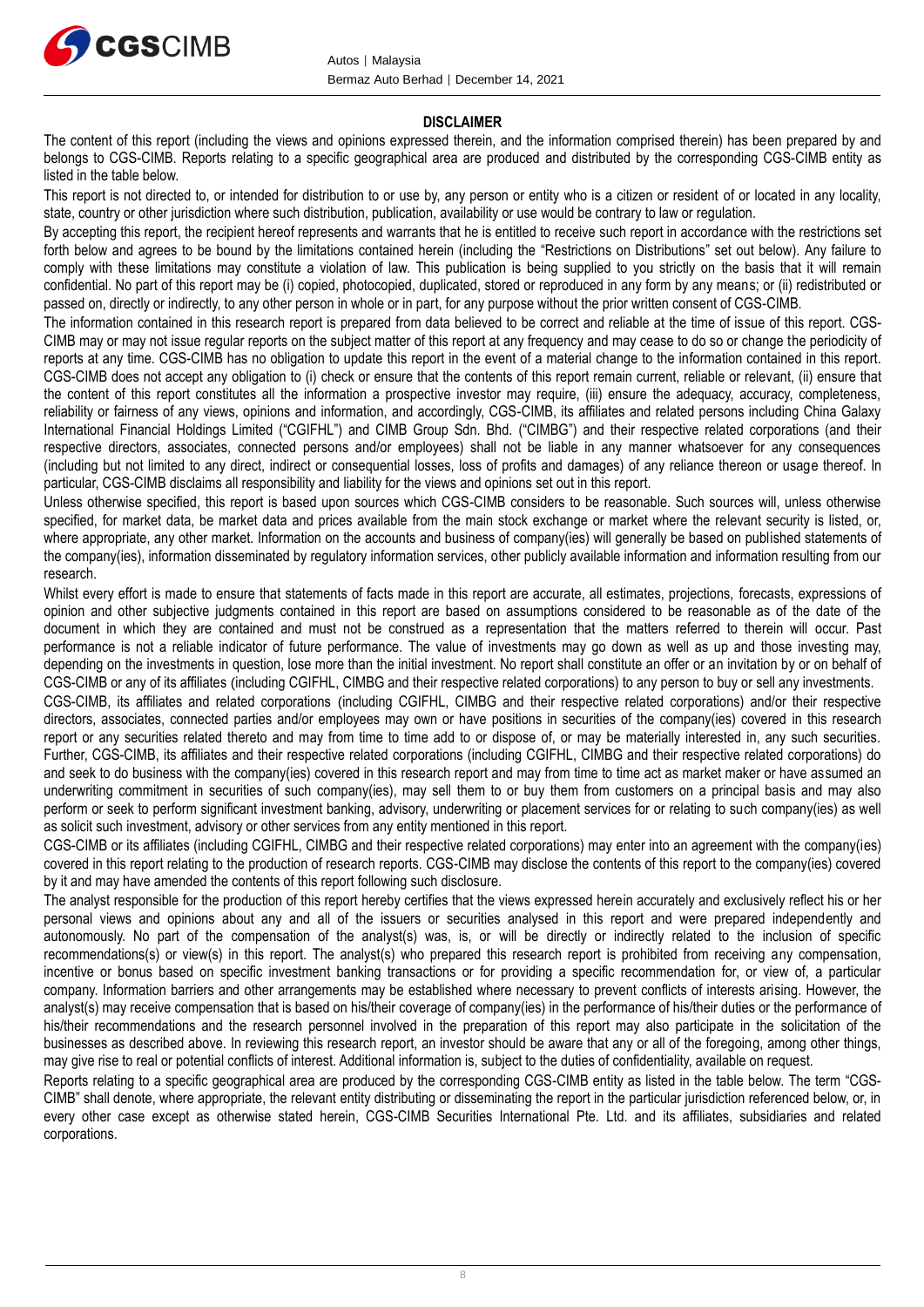

Autos │ Malaysia Bermaz Auto Berhad │ December 14, 2021

| Country     | <b>CGS-CIMB Entity</b>                                | Regulated by                                                           |
|-------------|-------------------------------------------------------|------------------------------------------------------------------------|
| Hong Kong   | CGS-CIMB Securities (Hong Kong) Limited               | Securities and Futures Commission Hong Kong                            |
| India       | CGS-CIMB Securities (India) Private Limited           | Securities and Exchange Board of India (SEBI)                          |
| Indonesia   | PT CGS-CIMB Sekuritas Indonesia                       | Financial Services Authority of Indonesia                              |
| Malaysia    | CGS-CIMB Securities Sdn. Bhd.                         | Securities Commission Malaysia                                         |
| Singapore   | CGS-CIMB Securities (Singapore) Pte. Ltd.             | Monetary Authority of Singapore                                        |
| South Korea | CGS-CIMB Securities (Hong Kong) Limited, Korea Branch | <b>Financial Services Commission and Financial Supervisory Service</b> |
| Thailand    | CGS-CIMB Securities (Thailand) Co. Ltd.               | Securities and Exchange Commission Thailand                            |

## **Other Significant Financial Interests:**

(i) As of November 30, 2021 CGS-CIMB has a proprietary position in the securities (which may include but not be limited to shares, warrants, call warrants and/or any other derivatives) in the following company or companies covered or recommended in this report:

(a) -

(ii) Analyst Disclosure: As of December 14, 2021, the analyst(s) who prepared this report, and the associate(s), has / have an interest in the securities (which may include but not be limited to shares, warrants, call warrants and/or any other derivatives) in the following company or companies covered or recommended in this report:

(a) -

This report does not purport to contain all the information that a prospective investor may require. Neither CGS-CIMB nor any of its affiliates (including CGIFHL, CIMBG and their related corporations) make any guarantee, representation or warranty, express or implied, as to the adequacy, accuracy, completeness, reliability or fairness of any such information and opinion contained in this report. Neither CGS-CIMB nor any of its affiliates nor their related persons (including CGIFHL, CIMBG and their related corporations) shall be liable in any manner whatsoever for any consequences (including but not limited to any direct, indirect or consequential losses, loss of profits and damages) of any reliance thereon or usage thereof.

This report is general in nature and has been prepared for information purposes only. It is intended for circulation amongst CGS-CIMB's clients generally and does not have regard to the specific investment objectives, financial situation and the particular needs of any specific person who may receive this report. The information and opinions in this report are not and should not be construed or considered as an offer, recommendation or solicitation to buy or sell the subject securities, related investments or other financial instruments or any derivative instrument, or any rights pertaining thereto.

Investors are advised to make their own independent evaluation of the information contained in this research report, consider their own individual investment objectives, financial situation and particular needs and consult their own professional and financial advisers as to the legal, business, financial, tax and other aspects before participating in any transaction in respect of the securities of company(ies) covered in this research report. The securities of such company(ies) may not be eligible for sale in all jurisdictions or to all categories of investors.

# Restrictions on Distributions

**Australia:** Despite anything in this report to the contrary, this research is provided in Australia by CGS-CIMB Securities (Singapore) Pte. Ltd. and CGS-CIMB Securities (Hong Kong) Limited. This research is only available in Australia to persons who are "wholesale clients" (within the meaning of the Corporations Act 2001 (Cth) and is supplied solely for the use of such wholesale clients and shall not be distributed or passed on to any other person. You represent and warrant that if you are in Australia, you are a "wholesale client". This research is of a general nature only and has been prepared without taking into account the objectives, financial situation or needs of the individual recipient. CGS-CIMB Securities (Singapore) Pte. Ltd. and CGS-CIMB Securities (Hong Kong) Limited do not hold, and are not required to hold an Australian financial services license. CGS-CIMB Securities (Singapore) Pte. Ltd. and CGS-CIMB Securities (Hong Kong) Limited rely on "passporting" exemptions for entities appropriately licensed by the Monetary Authority of Singapore (under ASIC Class Order 03/1102) and the Securities and Futures Commission in Hong Kong (under ASIC Class Order 03/1103).

**Canada:** This research report has not been prepared in accordance with the disclosure requirements of Dealer Member Rule 3400 – Research Restrictions and Disclosure Requirements of the Investment Industry Regulatory Organization of Canada. For any research report distributed by CIBC, further disclosures related to CIBC conflicts of interest can be found at https://researchcentral.cibcwm.com .

**China:** For the purpose of this report, the People's Republic of China ("PRC") does not include the Hong Kong Special Administrative Region, the Macau Special Administrative Region or Taiwan. The distributor of this report has not been approved or licensed by the China Securities Regulatory Commission or any other relevant regulatory authority or governmental agency in the PRC. This report contains only marketing information. The distribution of this report is not an offer to buy or sell to any person within or outside PRC or a solicitation to any person within or outside of PRC to buy or sell any instruments described herein. This report is being issued outside the PRC to a limited number of institutional investors and may not be provided to any person other than the original recipient and may not be reproduced or used for any other purpose.

**France:** Only qualified investors within the meaning of French law shall have access to this report. This report shall not be considered as an offer to subscribe to, or used in connection with, any offer for subscription or sale or marketing or direct or indirect distribution of financial instruments and it is not intended as a solicitation for the purchase of any financial instrument.

**Germany:** This report is only directed at persons who are professional investors as defined in sec 31a(2) of the German Securities Trading Act (WpHG). This publication constitutes research of a non-binding nature on the market situation and the investment instruments cited here at the time of the publication of the information.

The current prices/yields in this issue are based upon closing prices from Bloomberg as of the day preceding publication. Please note that neither the German Federal Financial Supervisory Agency (BaFin), nor any other supervisory authority exercises any control over the content of this report.

**Hong Kong:** This report is issued and distributed in Hong Kong by CGS-CIMB Securities (Hong Kong) Limited ("CHK") which is licensed in Hong Kong by the Securities and Futures Commission for Type 1 (dealing in securities) and Type 4 (advising on securities) activities. Any investors wishing to purchase or otherwise deal in the securities covered in this report should contact the Head of Sales at CGS-CIMB Securities (Hong Kong) Limited. The views and opinions in this research report are our own as of the date hereof and are subject to change. If the Financial Services and Markets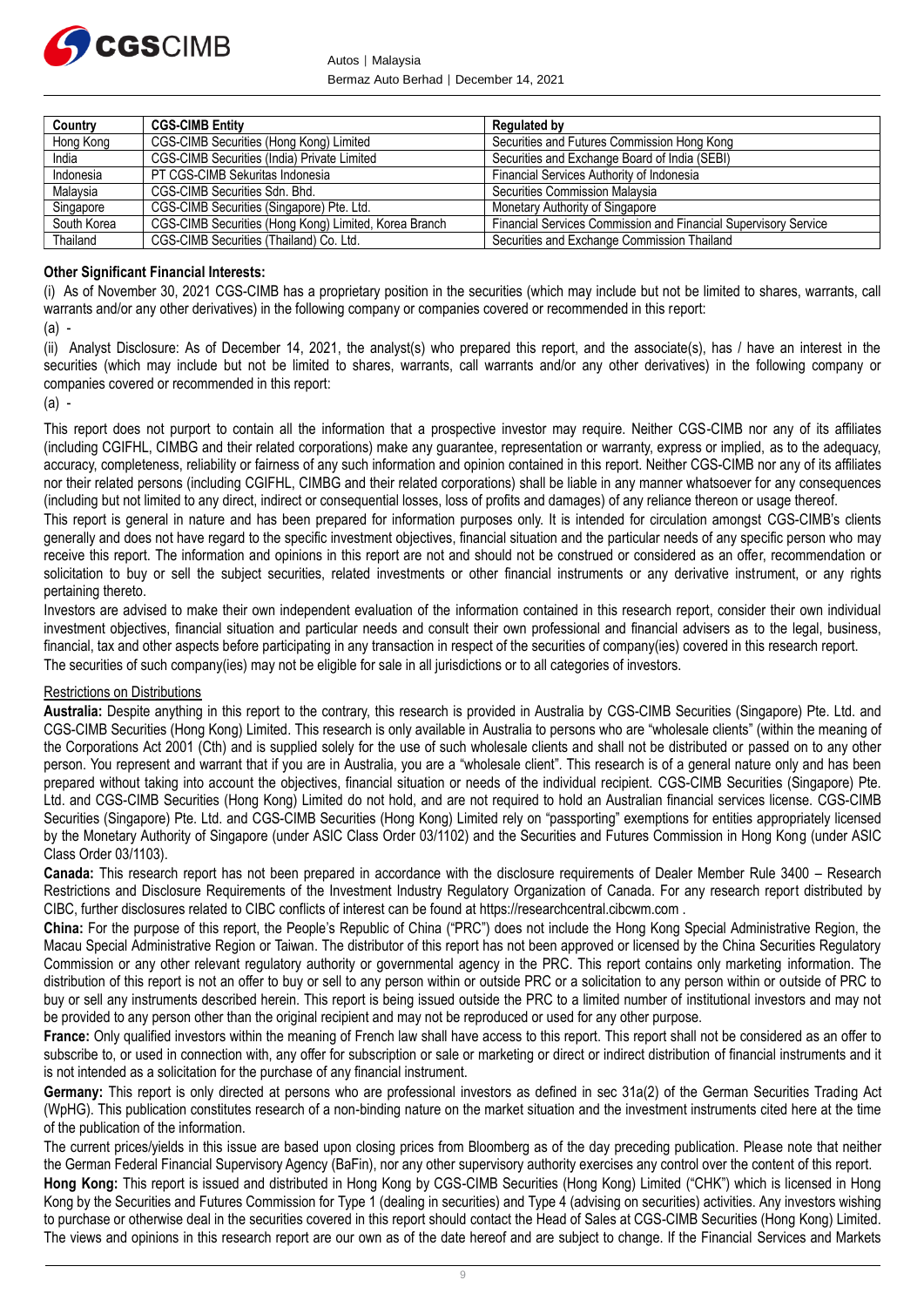

Act of the United Kingdom or the rules of the Financial Conduct Authority apply to a recipient, our obligations owed to such recipient therein are unaffected. CHK has no obligation to update its opinion or the information in this research report.

This publication is strictly confidential and is for private circulation only to clients of CHK.

CHK does not make a market on other securities mentioned in the report.

**India:** This report is issued and distributed in India by CGS-CIMB Securities (India) Private Limited ("CGS-CIMB India"). CGS-CIMB India is a subsidiary of CGS-CIMB Securities International Pte. Ltd. which is in turn is a 50:50 joint venture company of CGIFHL and CIMBG. The details of the members of the group of companies of CGS-CIMB can be found at www.cos-cimb members of the group of companies of CGS-CIMB can be found at www.cgs-cimb.com, CGIFHL at www.chinastock.com.hk/en/ACG/ContactUs/index.aspx and CIMBG at www.cimb.com/en/who-we-are.html. CGS-CIMB India is registered with the National Stock Exchange of India Limited and BSE Limited as a trading and clearing member (Merchant Banking Number: INM000012037) under the Securities and Exchange Board of India (Stock Brokers and Sub-Brokers) Regulations, 1992. In accordance with the provisions of Regulation 4(g) of the Securities and Exchange Board of India (Investment Advisers) Regulations, 2013, CGS-CIMB India is not required to seek registration with the Securities and Exchange Board of India ("SEBI") as an Investment Adviser. CGS-CIMB India is registered with SEBI (SEBI Registration Number: INZ000209135) as a Research Analyst (INH000000669) pursuant to the SEBI (Research Analysts) Regulations, 2014 ("Regulations").

This report does not take into account the particular investment objectives, financial situations, or needs of the recipients. It is not intended for and does not deal with prohibitions on investment due to law/jurisdiction issues etc. which may exist for certain persons/entities. Recipients should rely on their own investigations and take their own professional advice before investment.

The report is not a "prospectus" as defined under Indian Law, including the Companies Act, 2013, and is not, and shall not be, approved by, or filed or registered with, any Indian regulator, including any Registrar of Companies in India, SEBI, any Indian stock exchange, or the Reserve Bank of India. No offer, or invitation to offer, or solicitation of subscription with respect to any such securities listed or proposed to be listed in India is being made, or intended to be made, to the public, or to any member or section of the public in India, through or pursuant to this report.

The research analysts, strategists or economists principally responsible for the preparation of this research report are segregated from the other activities of CGS-CIMB India and they have received compensation based upon various factors, including quality, accuracy and value of research, firm profitability or revenues, client feedback and competitive factors. Research analysts', strategists' or economists' compensation is not linked to investment banking or capital markets transactions performed or proposed to be performed by CGS-CIMB India or its affiliates.

CGS-CIMB India does not have actual / beneficial ownership of 1% or more securities of the subject company in this research report, at the end of the month immediately preceding the date of publication of this research report. However, since affiliates of CGS-CIMB India are engaged in the financial services business, they might have in their normal course of business financial interests or actual / beneficial ownership of one per cent or more in various companies including the subject company in this research report.

CGS-CIMB India or its associates, may: (a) from time to time, have long or short position in, and buy or sell the securities of the subject company in this research report; or (b) be engaged in any other transaction involving such securities and earn brokerage or other compensation or act as a market maker in the financial instruments of the subject company in this research report or act as an advisor or lender/borrower to such company or may have any other potential conflict of interests with respect to any recommendation and other related information and opinions.

CGS-CIMB India, its associates and the analyst engaged in preparation of this research report have not received any compensation for investment banking, merchant banking or brokerage services from the subject company mentioned in the research report in the past 12 months.

CGS-CIMB India, its associates and the analyst engaged in preparation of this research report have not managed or co-managed public offering of securities for the subject company mentioned in the research report in the past 12 months. The analyst from CGS-CIMB India engaged in preparation of this research report or his/her relative (a) do not have any financial interests in the subject company mentioned in this research report; (b) do not own 1% or more of the equity securities of the subject company mentioned in the research report as of the last day of the month preceding the publication of the research report; (c) do not have any material conflict of interest at the time of publication of the research report.

**Indonesia:** This report is issued and distributed by PT CGS-CIMB Sekuritas Indonesia ("CGS-CIMB Indonesia"). The views and opinions in this research report are our own as of the date hereof and are subject to change. CGS-CIMB Indonesia has no obligation to update its opinion or the information in this research report. This report is for private circulation only to clients of CGS-CIMB Indonesia. Neither this report nor any copy hereof may be distributed in Indonesia or to any Indonesian citizens wherever they are domiciled or to Indonesian residents except in compliance with applicable Indonesian capital market laws and regulations.

This research report is not an offer of securities in Indonesia. The securities referred to in this research report have not been registered with the Financial Services Authority (Otoritas Jasa Keuangan) pursuant to relevant capital market laws and regulations, and may not be offered or sold within the territory of the Republic of Indonesia or to Indonesian citizens through a public offering or in circumstances which constitute an offer within the meaning of the Indonesian capital market law and regulations.

**Ireland:** CGS-CIMB is not an investment firm authorised in the Republic of Ireland and no part of this document should be construed as CGS-CIMB acting as, or otherwise claiming or representing to be, an investment firm authorised in the Republic of Ireland.

**Malaysia:** This report is distributed in Malaysia by CGS-CIMB Securities Sdn. Bhd. ("CGS-CIMB Malaysia") solely for the benefit of and for the exclusive use of our clients. Recipients of this report are to contact CGS-CIMB Malaysia, at Level 29, Menara Bumiputra-Commerce, No. 11, Jalan Raja Laut, 50350 Kuala Lumpur, Malaysia, in respect of any matters arising from or in connection with this report. CGS-CIMB Malaysia has no obligation to update, revise or reaffirm its opinion or the information in this research reports after the date of this report.

**New Zealand:** In New Zealand, this report is for distribution only to persons who are wholesale clients pursuant to section 5C of the Financial Advisers Act 2008.

**Singapore:** This report is issued and distributed by CGS-CIMB Securities (Singapore) Pte Ltd ("CGS-CIMB Singapore"). CGS-CIMB Singapore is a capital markets services licensee under the Securities and Futures Act (Chapter 289). Accordingly, it is exempted from the requirement to hold a financial adviser's licence under the Financial Advisers Act, Cap 110 ("FAA") for advising on investment products, by issuing or promulgating research analyses or research reports, whether in electronic, print or other form. CGS-CIMB Singapore is subject to the applicable rules under the FAA unless it is able to avail itself to any prescribed exemptions.

Recipients of this report are to contact CGS-CIMB Singapore, 50 Raffles Place, #16-02 Singapore Land Tower, Singapore in respect of any matters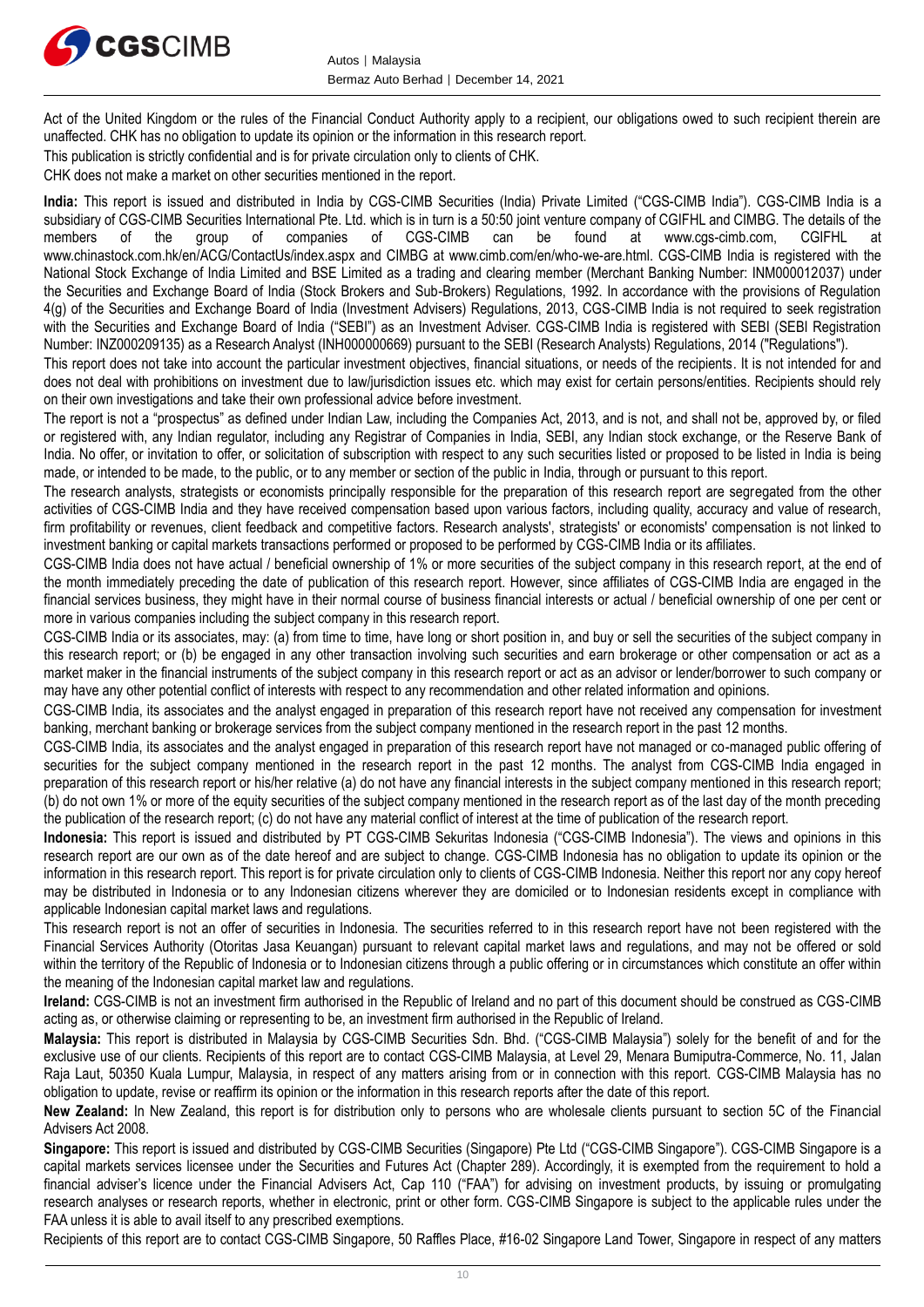

arising from, or in connection with this report. CGS-CIMB Singapore has no obligation to update its opinion or the information in this research report. This publication is strictly confidential and is for private circulation only. If you have not been sent this report by CGS-CIMB Singapore directly, you may not rely, use or disclose to anyone else this report or its contents.

If the recipient of this research report is not an accredited investor, expert investor or institutional investor, CGS-CIMB Singapore accepts legal responsibility for the contents of the report without any disclaimer limiting or otherwise curtailing such legal responsibility. If the recipient is an accredited investor, expert investor or institutional investor, the recipient is deemed to acknowledge that CGS-CIMB Singapore is exempt from certain requirements under the FAA and its attendant regulations, and as such, is exempt from complying with the following:

(a) Section 25 of the FAA (obligation to disclose product information);

(b) Section 27 (duty not to make recommendation with respect to any investment product without having a reasonable basis where you may be reasonably expected to rely on the recommendation) of the FAA;

(c) MAS Notice on Information to Clients and Product Information Disclosure [Notice No. FAA-N03];

- (d) MAS Notice on Recommendation on Investment Products [Notice No. FAA-N16];
- (e) Section 36 (obligation on disclosure of interest in specified products), and

(f) any other laws, regulations, notices, directive, guidelines, circulars and practice notes which are relates to the above, to the extent permitted by applicable laws, as may be amended from time to time, and any other laws, regulations, notices, directive, guidelines, circulars, and practice notes as we may notify you from time to time. In addition, the recipient who is an accredited investor, expert investor or institutional investor acknowledges that as CGS-CIMB Singapore is exempt from Section 27 of the FAA, the recipient will also not be able to file a civil claim against CGS-CIMB Singapore for any loss or damage arising from the recipient's reliance on any recommendation made by CGS-CIMB Singapore which would otherwise be a right that is available to the recipient under Section 27 of the FAA. .

CGS-CIMB Singapore, its affiliates and related corporations, their directors, associates, connected parties and/or employees may own or have positions in specified products of the company(ies) covered in this research report or any specified products related thereto and may from time to time add to or dispose of, or may be materially interested in, any such specified products. Further, CGS-CIMB Singapore, its affiliates and its related corporations do and seek to do business with the company(ies) covered in this research report and may from time to time act as market maker or have assumed an underwriting commitment in specified products of such company(ies), may sell them to or buy them from customers on a principal basis and may also perform or seek to perform significant investment banking, advisory, underwriting or placement services for or relating to such company(ies) as well as solicit such investment, advisory or other services from any entity mentioned in this report.

As of December 13, 2021, CGS-CIMB Singapore does not have a proprietary position in the recommended specified products in this report.

CGS-CIMB Singapore does not make a market on the securities mentioned in the report.

**South Korea:** This report is issued and distributed in South Korea by CGS-CIMB Securities (Hong Kong) Limited, Korea Branch ("CGS-CIMB Korea") which is licensed as a cash equity broker, and regulated by the Financial Services Commission and Financial Supervisory Service of Korea. In South Korea, this report is for distribution only to professional investors under Article 9(5) of the Financial Investment Services and Capital Market Act of Korea ("FSCMA").

**Spain:** This document is a research report and it is addressed to institutional investors only. The research report is of a general nature and not personalised and does not constitute investment advice so, as the case may be, the recipient must seek proper advice before adopting any investment decision. This document does not constitute a public offering of securities.

CGS-CIMB is not registered with the Spanish Comision Nacional del Mercado de Valores to provide investment services.

**Sweden:** This report contains only marketing information and has not been approved by the Swedish Financial Supervisory Authority. The distribution of this report is not an offer to sell to any person in Sweden or a solicitation to any person in Sweden to buy any instruments described herein and may not be forwarded to the public in Sweden.

**Switzerland:** This report has not been prepared in accordance with the recognized self-regulatory minimal standards for research reports of banks issued by the Swiss Bankers' Association (Directives on the Independence of Financial Research).

**Thailand:** This report is issued and distributed by CGS-CIMB Securities (Thailand) Co. Ltd. ("CGS-CIMB Thailand") based upon sources believed to be reliable (but their accuracy, completeness or correctness is not guaranteed). The statements or expressions of opinion herein were arrived at after due and careful consideration for use as information for investment. Such opinions are subject to change without notice and CGS-CIMB Thailand has no obligation to update its opinion or the information in this research report.

CGS-CIMB Thailand may act or acts as Market Maker, and issuer and offeror of Derivative Warrants and Structured Note which may have the following securities as its underlying securities. Investors should carefully read and study the details of the derivative warrants in the prospectus before making investment decisions.

AAV, ACE, ADVANC, AEONTS, AMATA, AOT, AP, BAM, BANPU, BBL, BCH, BCP, BCPG, BDMS, BEC, BEM, BGRIM, BH, BJC, BTS, CBG, CENTEL, CHG, CK, CKP, COM7, CPALL, CPF, CPN, CRC, DELTA, DOHOME, DTAC, EA, EGCO, ESSO, GLOBAL, GPSC, GULF, GUNKUL, HANA, HMPRO, ICHI, INTUCH, IRPC, IVL, JAS, JMART, JMT, KBANK, KCE, KKP, KTB, KTC, LH, MAJOR, MEGA, MINT, MTC, NRF, OR, ORI, OSP, PLANB, PRM, PSL, PTG, PTL, PTT, PTTEP, PTTGC, QH, RATCH, RBF, RS, SAWAD, SCB, SCC, SCGP, SINGER, SPALI, SPRC, STA, STEC, STGT, SUPER, SYNEX, TASCO, TCAP, THANI, TISCO, TKN, TOP, TQM, TRUE, TTB, TU, TVO, VGI, WHA

## **Corporate Governance Report:**

The disclosure of the survey result of the Thai Institute of Directors Association ("IOD") regarding corporate governance is made pursuant to the policy of the Office of the Securities and Exchange Commission. The survey of the IOD is based on the information of a company listed on the Stock Exchange of Thailand and the Market for Alternative Investment disclosed to the public and able to be accessed by a general public investor. The result, therefore, is from the perspective of a third party. It is not an evaluation of operation and is not based on inside information.

The survey result is as of the date appearing in the Corporate Governance Report of Thai Listed Companies. As a result, the survey result may be changed after that date. CGS-CIMB Thailand does not confirm nor certify the accuracy of such survey result.

| score.<br><b>Range:</b><br>יטטס | 100<br>nn<br>$\cdot$ | <b>QC</b><br>R∩<br>vv<br>vu | $\overline{\phantom{a}}$<br>70<br>$\mathbf{r}$ | $\rightarrow$<br>$\prime$<br><b>Below</b> | <b>Resul</b><br>$m \wedge n$<br>ЮU<br>ำเ |
|---------------------------------|----------------------|-----------------------------|------------------------------------------------|-------------------------------------------|------------------------------------------|
| 'escription.<br>υes             | xcellent             | G000<br>verv                | Good                                           | N/A                                       | N/F                                      |

**United Arab Emirates:** The distributor of this report has not been approved or licensed by the UAE Central Bank or any other relevant licensing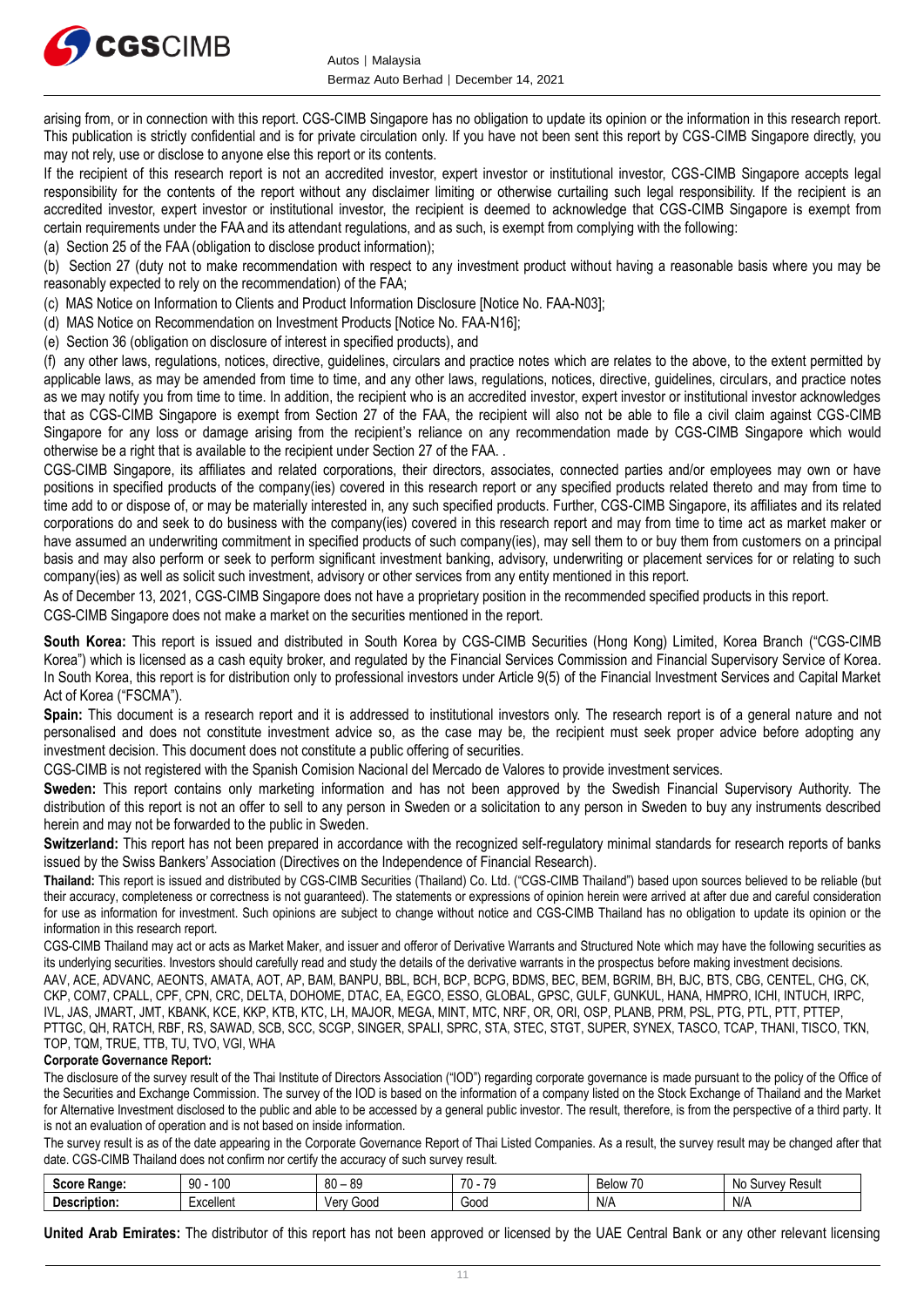

authorities or governmental agencies in the United Arab Emirates. This report is strictly private and confidential and has not been reviewed by, deposited or registered with UAE Central Bank or any other licensing authority or governmental agencies in the United Arab Emirates. This report is being issued outside the United Arab Emirates to a limited number of institutional investors and must not be provided to any person other than the original recipient and may not be reproduced or used for any other purpose. Further, the information contained in this report is not intended to lead to the sale of investments under any subscription agreement or the conclusion of any other contract of whatsoever nature within the territory of the United Arab Emirates.

**United Kingdom and European Economic Area (EEA):** In the United Kingdom and European Economic Area, this material is also being distributed by CGS-CIMB Securities (UK) Limited ("CGS-CIMB UK"). CGS-CIMB UK is authorized and regulated by the Financial Conduct Authority and its registered office is at 53 New Broad Street, London EC2M 1JJ. The material distributed by CGS-CIMB UK has been prepared in accordance with CGS-CIMB's policies for managing conflicts of interest arising as a result of publication and distribution of this material. This material is for distribution only to, and is solely directed at, selected persons on the basis that those persons: (a) are eligible counterparties and professional clients of CGS-CIMB UK; (b) have professional experience in matters relating to investments falling within Article 19(5) of the Financial Services and Markets Act 2000 (Financial Promotion) Order 2005 (as amended, the "Order"), (c) fall within Article 49(2)(a) to (d) ("high net worth companies, unincorporated associations etc") of the Order; (d) are outside the United Kingdom subject to relevant regulation in each jurisdiction, material(all such persons together being referred to as "relevant persons"). This material is directed only at relevant persons and must not be acted on or relied on by persons who are not relevant persons. Any investment or investment activity to which this material relates is available only to relevant persons and will be engaged in only with relevant persons.

This material is categorised as non-independent for the purposes of CGS-CIMB UK and therefore does not provide an impartial or objective assessment of the subject matter and does not constitute independent research. Consequently, this material has not been prepared in accordance with legal requirements designed to promote the independence of research and will not be subject to any prohibition on dealing ahead of the dissemination of research. Therefore, this material is considered a marketing communication.

**United States:** This research report is distributed in the United States of America by CGS-CIMB Securities (USA) Inc, a U.S. registered brokerdealer and an affiliate of CGS-CIMB Securities Sdn. Bhd., CGS-CIMB Securities (Singapore) Pte Ltd, PT CGS-CIMB Sekuritas Indonesia, CGS-CIMB Securities (Thailand) Co. Ltd, CGS-CIMB Securities (Hong Kong) Limited and CGS-CIMB Securities (India) Private Limited, and is distributed solely to persons who qualify as "U.S. Institutional Investors" as defined in Rule 15a-6 under the Securities and Exchange Act of 1934. This communication is only for Institutional Investors whose ordinary business activities involve investing in shares, bonds, and associated securities and/or derivative securities and who have professional experience in such investments. Any person who is not a U.S. Institutional Investor or Major Institutional Investor must not rely on this communication. The delivery of this research report to any person in the United States of America is not a recommendation to effect any transactions in the securities discussed herein, or an endorsement of any opinion expressed herein. CGS-CIMB Securities (USA) Inc, is a FINRA/SIPC member and takes responsibility for the content of this report. For further information or to place an order in any of the above-mentioned securities please contact a registered representative of CGS-CIMB Securities (USA) Inc.

CGS-CIMB Securities (USA) Inc. does not make a market on other securities mentioned in the report.

CGS-CIMB Securities (USA) Inc. has not managed or co-managed a public offering of any of the securities mentioned in the past 12 months.

CGS-CIMB Securities (USA) Inc. has not received compensation for investment banking services from any of the company mentioned in the past 12 months.

CGS-CIMB Securities (USA) Inc. neither expects to receive nor intends to seek compensation for investment banking services from any of the company mentioned within the next 3 months.

**United States Third-Party Disclaimer:** If this report is distributed in the United States of America by Raymond James & Associates, Inc ("RJA"), this report is third-party research prepared for and distributed in the United States of America by RJA pursuant to an arrangement between RJA and CGS-CIMB Securities International Pte. Ltd. ("CGS-CIMB"). CGS-CIMB is not an affiliate of RJA. This report is distributed solely to persons who qualify as "U.S. Institutional Investors" or as "Major U.S. Institutional Investors" as defined in Rule 15a-6 under the Securities and Exchange Act of 1934, as amended. This communication is only for U.S. Institutional Investors or Major U.S. Institutional Investor whose ordinary business activities involve investing in shares, bonds, and associated securities and/or derivative securities and who have professional experience in such investments. Any person who is not a U.S. Institutional Investor or Major U.S. Institutional Investor must not rely on this communication. The delivery of this report to any person in the U.S. is not a recommendation to effect any transactions in the securities discussed herein, or an endorsement of any opinion expressed herein. If you are receiving this report in the U.S from RJA, a FINRA/SIPC member, it takes responsibility for the content of this report. For further information or to place an order in any of the above-mentioned securities please contact a registered representative of CGS-CIMB Securities (USA) Inc. or RJA. https://raymondjames.com/InternationalEquityDisclosures

**Other jurisdictions:** In any other jurisdictions, except if otherwise restricted by laws or regulations, this report is only for distribution to professional, institutional or sophisticated investors as defined in the laws and regulations of such jurisdictions. JSA)Inc. or RJA. https://raymondjames.com/InternationalEquityDisclosures<br> **ther jurisdictions:** In any other jurisdictions, except if otherwise restricted by laws<br>
stitutional or sophisticated investors as defined in the

| institutional or sophisticated investors as defined in the laws and regulations of such jurisdictions. |                         | <b>Other jurisdictions:</b> In any other jurisdictions, except if otherwise restricted by laws or regulations, this report is only for distribution to |
|--------------------------------------------------------------------------------------------------------|-------------------------|--------------------------------------------------------------------------------------------------------------------------------------------------------|
| Distribution of stock ratings and investment banking clients for quarter ended on 30 September 2021    |                         |                                                                                                                                                        |
| 623 companies under coverage for quarter ended on 30 September 2021                                    |                         |                                                                                                                                                        |
|                                                                                                        | Rating Distribution (%) | Investment Banking clients (%)                                                                                                                         |
| hhA                                                                                                    | 72.4%                   | 1.1%                                                                                                                                                   |
| Hold                                                                                                   | 20.1%                   | $0.0\%$                                                                                                                                                |
| Reduce                                                                                                 | 7.5%                    | በ በ%                                                                                                                                                   |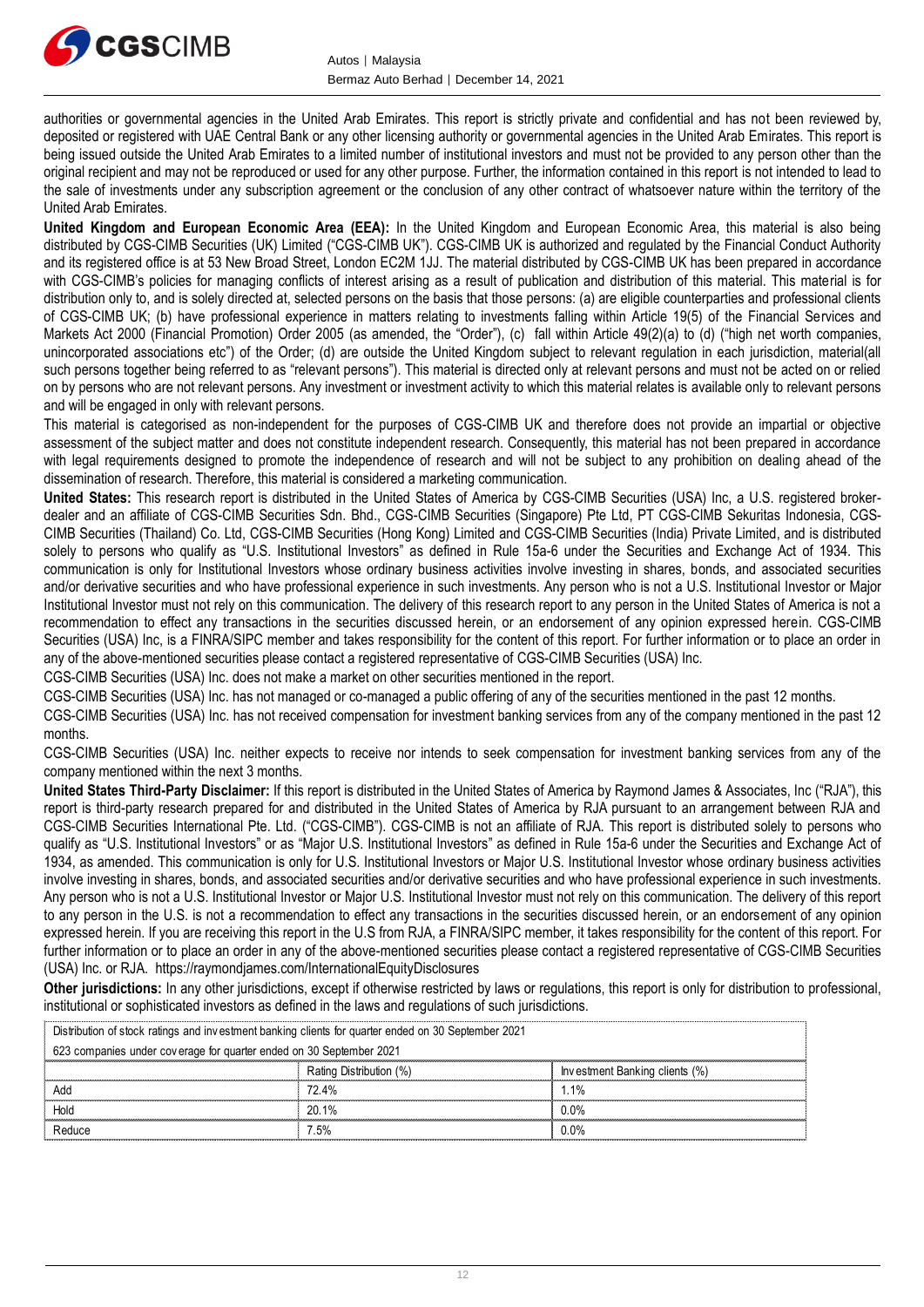

#### **Spitzer Chart for stock being researched ( 2 year data )**



**Corporate Governance Report of Thai Listed Companies (CGR). CG Rating by the Thai Institute of Directors Association (Thai IOD) in 2021, Anti-Corruption 2021**

**ADVANC** – Excellent, Certified, **AMATA** – Excellent, Certified, **ANAN** – Excellent, n/a, **AOT** – Excellent, n/a, **AP** – Excellent, Certified, **ASP** – Excellent, n/a, **AWC** – Excellent, Declared, **AU** – Good, n/a, **BAM** – Very Good, Certified, **BAY** – Excellent, Certified, **BBL** – Excellent, Certified, **BCH** – Very Good, Certified, **BCP** - Excellent, Certified, **BCPG** – Excellent, Certified, **BDMS** – Excellent, n/a, **BEAUTY** – Good, n/a, **BEM** – Excellent, n/a **BH** - Good, n/a, **BJC** – Very Good, n/a, **BLA** – Very Good, Certified, **BTS** - Excellent, Certified, **CBG** – Very Good, n/a, **CCET** – n/a, n/a, **CENTEL** – Excellent, Certified, **CHAYO** – Very Good, n/a, **CHG** – Very Good, n/a, **CK** – Excellent, n/a, **COM7** – Excellent, Certified, **CPALL** – Excellent, Certified, **CPF** – Excellent, Certified, **CPN** - Excellent, Certified, **CPNREIT** – n/a, n/a, **CRC** – Excellent, Declared, **DELTA** - Excellent, Certified, **DDD** – Excellent, n/a, **DIF** – n/a, n/a, **DOHOME** – Very Good, Declared, **DREIT** – n/a, n/a, **DTAC** – Excellent, Certified, **ECL** – Excellent, Certified, **EGCO** - Excellent, Certified, **EPG** – Excellent, Certified, **ERW** – Very Good, Certified, **GFPT** - Excellent, Certified, **GGC** – Excellent, Certified, **GLOBAL** – Excellent, n/a, **HANA** - Excellent, Certified, **HMPRO** - Excellent, Certified, **HUMAN** – Good, n/a, **ICHI** – Excellent, Certified, **III** – Excellent, Declared, **INTUCH** - Excellent, Certified, **IRPC** – Excellent, Certified, **ITD** – Very Good, n/a, **IVL** - Excellent, Certified, **JASIF** – n/a, n/a, **JKN** – n/a, Certified, **JMT** – Very Good, n/a, **KBANK** - Excellent, Certified, **KCE** - Excellent, Certified, **KEX** – Very Good, Declared, **KKP** – Excellent, Certified, **KSL** – Excellent, Certified, **KTB** - Excellent, Certified, **KTC** – Excellent, Certified, **LH** - Excellent, n/a, **LPN** – Excellent, Certified, **M** – Very Good, Certified, **MAKRO** – Excellent, Certified, **MC** – Excellent, Certified, **MEGA** – Very Good, n/a, **MINT** - Excellent, Certified, **MTC** – Excellent, Certified, **NETBAY** – Very Good, n/a, **NRF** – Very Good, Declared, **OR** – Excellent, n/a, **ORI** – Excellent, Certified, **OSP** – Excellent, n/a, **PLANB** – Excellent, Certified, **PRINC** – Very Good, Certified, **PR9** – Excellent, Declared, **PSH** – Excellent, Certified, **PTT** - Excellent, Certified, **PTTEP** - Excellent, n/a, **PTTGC** - Excellent, Certified, **QH** – Excellent, Certified, **RAM** – n/a, n/a, **RBF** – Very Good, n/a, **RS** – Excellent, Declared, **RSP** – Good, n/a, **S** – Excellent, n/a, **SAK** – Very Good, Declared, **SAPPE** – Very Good, Certified, **SAWAD** – Very Good, n/a, **SCB** - Excellent, Certified, **SCC** – Excellent, Certified, **SCGP** – Excellent, Declared, **SECURE** – n/a, n/a, **SHR** – Excellent, n/a, **SIRI** – Excellent, Certified, **SPA** – Very Good, n/a, **SPALI** - Excellent, Certified, **SPRC** – Excellent, Certified, **SSP** - Good, Certified, **STEC** – Excellent, n/a, **SVI** – Excellent, Certified, **SYNEX** – Very Good, Certified, **TCAP** – Excellent, Certified, **THANI** – Excellent, Certified, **TIDLOR** – n/a, Certified **TISCO** - Excellent, Certified, **TKN** – Very Good, n/a, **TOP** - Excellent, Certified, **TRUE** – Excellent, Certified, **TTB** - Excellent, Certified, **TU** – Excellent, Certified, **TVO** – Excellent, Certified, **VGI** – Excellent, Certified, **WHA** – Excellent, Certified, **WHART** – n/a, n/a, **WICE** – Excellent, Certified, **WORK** – Good, n/a. - CG Score 2021 from Thai Institute of Directors Association (IOD)

- Companies participating in Thailand's Private Sector Collective Action Coalition Against Corruption programme (Thai CAC) under Thai Institute of Directors (as of August 5, 2021) are categorised into: companies that have declared their intention to join CAC, and companies certified by CAC.

| <b>Recommendation Framework</b>                                                                                                                                                                                                                                    |                                                                                                                              |  |  |  |
|--------------------------------------------------------------------------------------------------------------------------------------------------------------------------------------------------------------------------------------------------------------------|------------------------------------------------------------------------------------------------------------------------------|--|--|--|
| <b>Stock Ratings</b>                                                                                                                                                                                                                                               | Definition:                                                                                                                  |  |  |  |
| Add                                                                                                                                                                                                                                                                | The stock's total return is expected to exceed 10% over the next 12 months.                                                  |  |  |  |
| Hold                                                                                                                                                                                                                                                               | The stock's total return is expected to be between 0% and positive 10% over the next 12 months.                              |  |  |  |
| Reduce                                                                                                                                                                                                                                                             | The stock's total return is expected to fall below 0% or more over the next 12 months.                                       |  |  |  |
| The total expected return of a stock is defined as the sum of the: (i) percentage difference between the target price and the current price and (ii) the forward net<br>dividend yields of the stock. Stock price targets have an investment horizon of 12 months. |                                                                                                                              |  |  |  |
| <b>Sector Ratings</b>                                                                                                                                                                                                                                              | Definition:                                                                                                                  |  |  |  |
| Overweight                                                                                                                                                                                                                                                         | An Overweight rating means stocks in the sector have, on a market cap-weighted basis, a positive absolute recommendation.    |  |  |  |
| <b>Neutral</b>                                                                                                                                                                                                                                                     | A Neutral rating means stocks in the sector have, on a market cap-weighted basis, a neutral absolute recommendation.         |  |  |  |
| <b>Underweight</b>                                                                                                                                                                                                                                                 | An Underweight rating means stocks in the sector have, on a market cap-weighted basis, a negative absolute recommendation.   |  |  |  |
| <b>Country Ratings</b>                                                                                                                                                                                                                                             | Definition:                                                                                                                  |  |  |  |
| Overweight                                                                                                                                                                                                                                                         | An Overweight rating means investors should be positioned with an above-market weight in this country relative to benchmark. |  |  |  |
| <b>Neutral</b>                                                                                                                                                                                                                                                     | A Neutral rating means investors should be positioned with a neutral weight in this country relative to benchmark.           |  |  |  |
| <b>Underweight</b>                                                                                                                                                                                                                                                 | An Underweight rating means investors should be positioned with a below-market weight in this country relative to benchmark. |  |  |  |